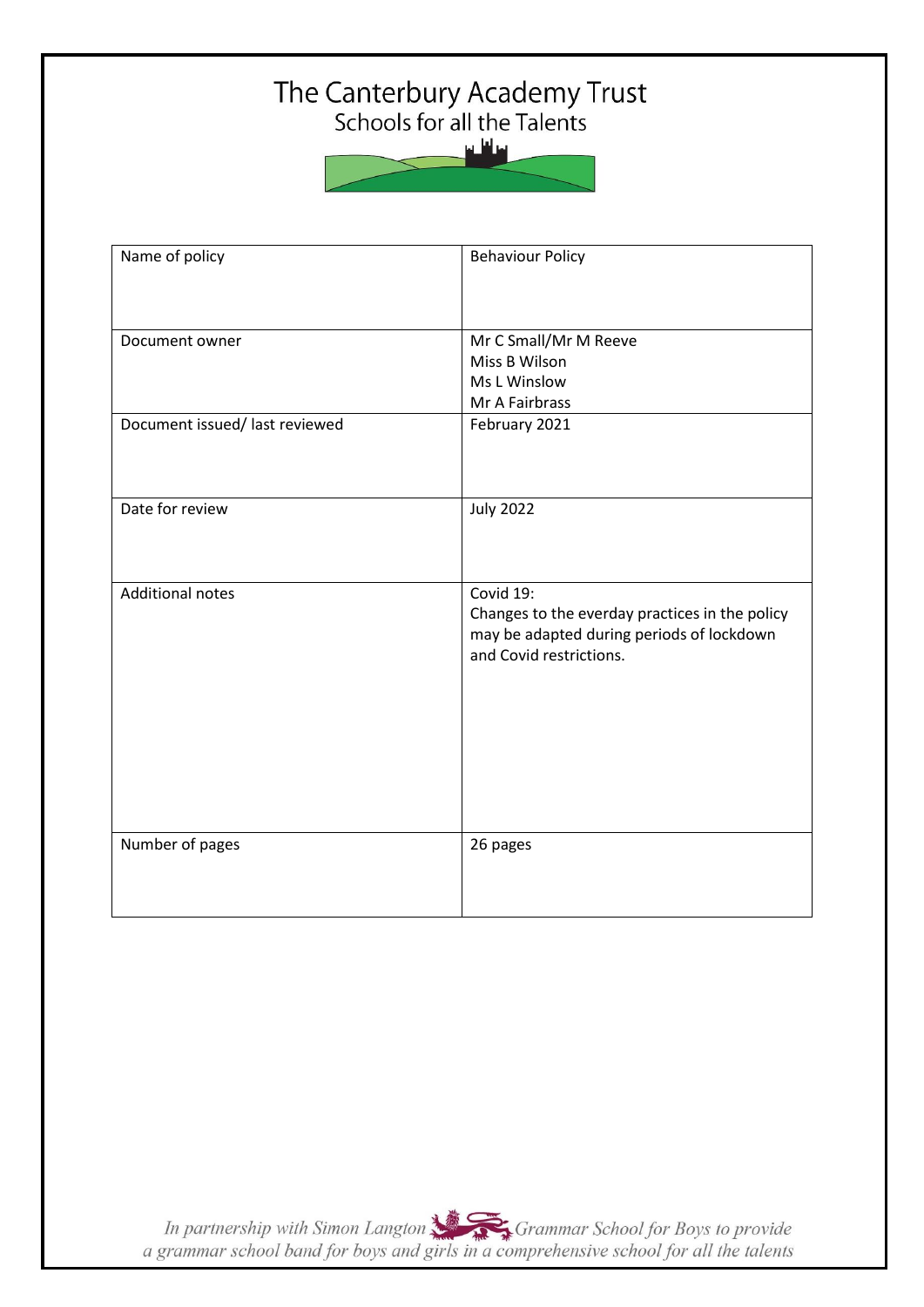## **The Canterbury Academy Trust**

#### Behaviour (including rewards and sanctions) Policy

This document provides a framework for the creation of a happy, safe, secure and orderly environment in which children can learn and develop as caring and responsible people. It is written for all members of the school community to allow each one to understand the policy of the school and to apply it consistently and fairly. It aims to underpin and reflect our ethos and values:

#### **Ethos & Values**

The Canterbury Academy Trust will work towards ensuring that every child will:

- Be safe.
- Be healthy.
- Enjoy and achieve.
- Make a positive contribution to their community.
- Achieve economic well-being.

The Canterbury Academy Trust aims to provide the highest possible quality education for its students by focusing upon learning and teaching so that all our students become:

- Successful learners, who enjoy learning, make progress and achieve.
- Confident individuals who are able to live a safe, healthy and fulfilling life.
- Active and responsible citizens who make a positive contribution to the well-being of present and future generations.

We believe that success is best achieved when it is built upon an open and supportive partnership between our students, parents, staff and directors.

We recognise each student has their own unique personality and special talents. We believe every student has something to offer. We believe that all students have the right to feel secure and be able to work and develop their potential. We believe every student deserves the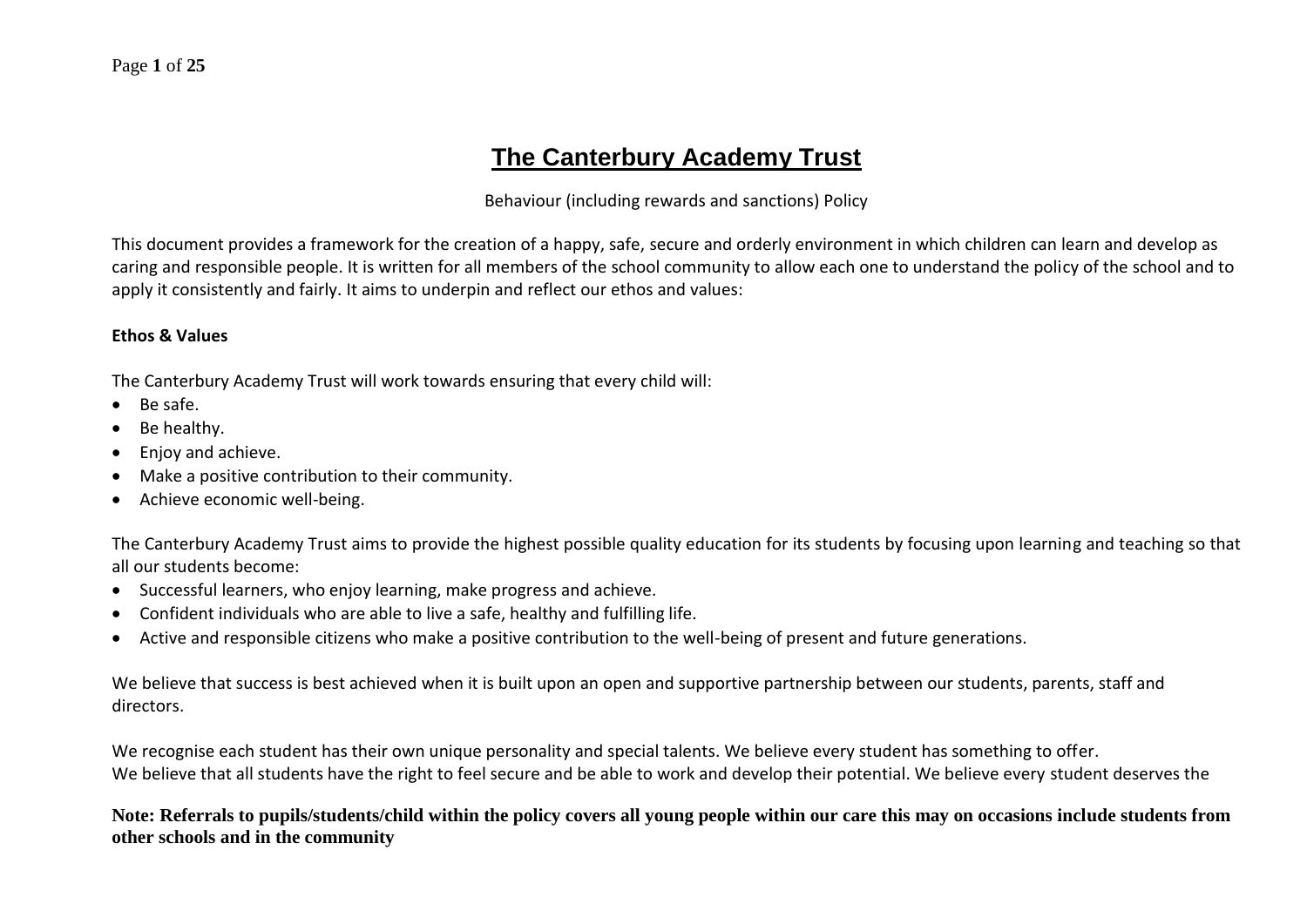#### Page **2** of **25**

opportunity to achieve. Our systems are designed to reflect and support these beliefs.

We believe that every child has the right to learn but no child has the right to disrupt the learning of others.

The establishment of a sound, positive and caring ethos is an essential prerequisite for learning. It depends upon trusting relationships, appropriate role modeling and a process of co-operative team work and the school welcomes and encourages the involvement of the all stakeholders and specialised outside agencies.

#### **We aim to fulfil this by:**

**Making these expectations clear to all members of this learning community in:**

- Classrooms and daily routines.
- Planners
- Assemblies
- CPD opportunities

**By believing in and adhering to the following community values of:**

- o Courtesy
- o Responsibility
- o Honesty
- o Equality
- o Respect
- o Morality

#### **The Classroom Code of Conduct at The Canterbury Academy**

• Arrive at every lesson on time, in good uniform or, for sixth form, dressed appropriately and ready for learning.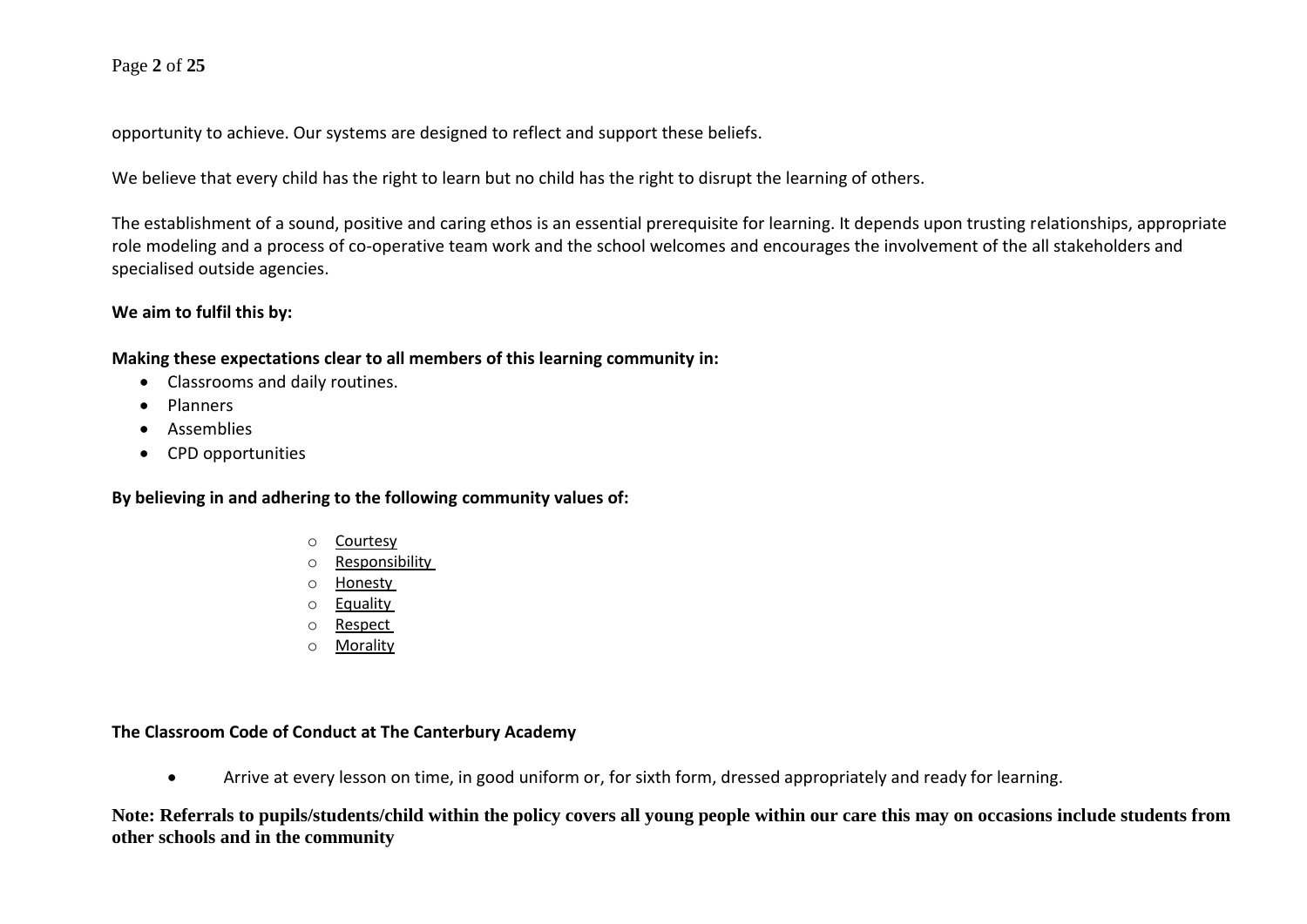#### Page **3** of **25**

- Enter the classroom in an orderly way; coats off; equipment and planner on the desk; bags on the floor under the desk; wait quietly for the register to be taken.
- Mobile phones to be switched off and kept in bags. These should only be used if explicit permission has been given by class teacher.
- Listen when the purpose of the lesson is being explained.
- Make sure that your homework deadlines and checkpoints are recording appropriately.
- Listen carefully and always respect other people's points of view.
- Raise your hand if you want to speak.
- Stay in your place.
- Stay on task.
- Always carry on working quietly when a visitor comes into the room.
- Listen to the evaluation at the end of the lesson to check what you have achieved.
- Get a signature in your planner if you *need* to leave the room.
- Pack away quickly and quietly when asked.
- Put your chair away and wait to be dismissed.
- Help keep the school a clean and pleasant place by not dropping litter.
- Go directly to your next class.

#### And by

- Providing a calm, purposeful learning environment in which all are fully aware of behavioural expectations.
- Role modelling standards.
- Treating all children and adults as individuals and respecting their rights, values and beliefs and encouraging them to accept their responsibilities.
- Fostering and promoting good relationships and a sense of belonging to the school community.
- Offering equal opportunities in all aspects of school life and recognizing the importance of different cultures.
- Rejecting all bullying or harassment in any form.
- Helping to develop strategies to eliminate undesirable behaviour both within and outside the classroom, and applying these consistently.
- Caring for, and taking pride in, the physical environment of the school.
- Enabling all students to achieve their best and become caring and responsible members of society.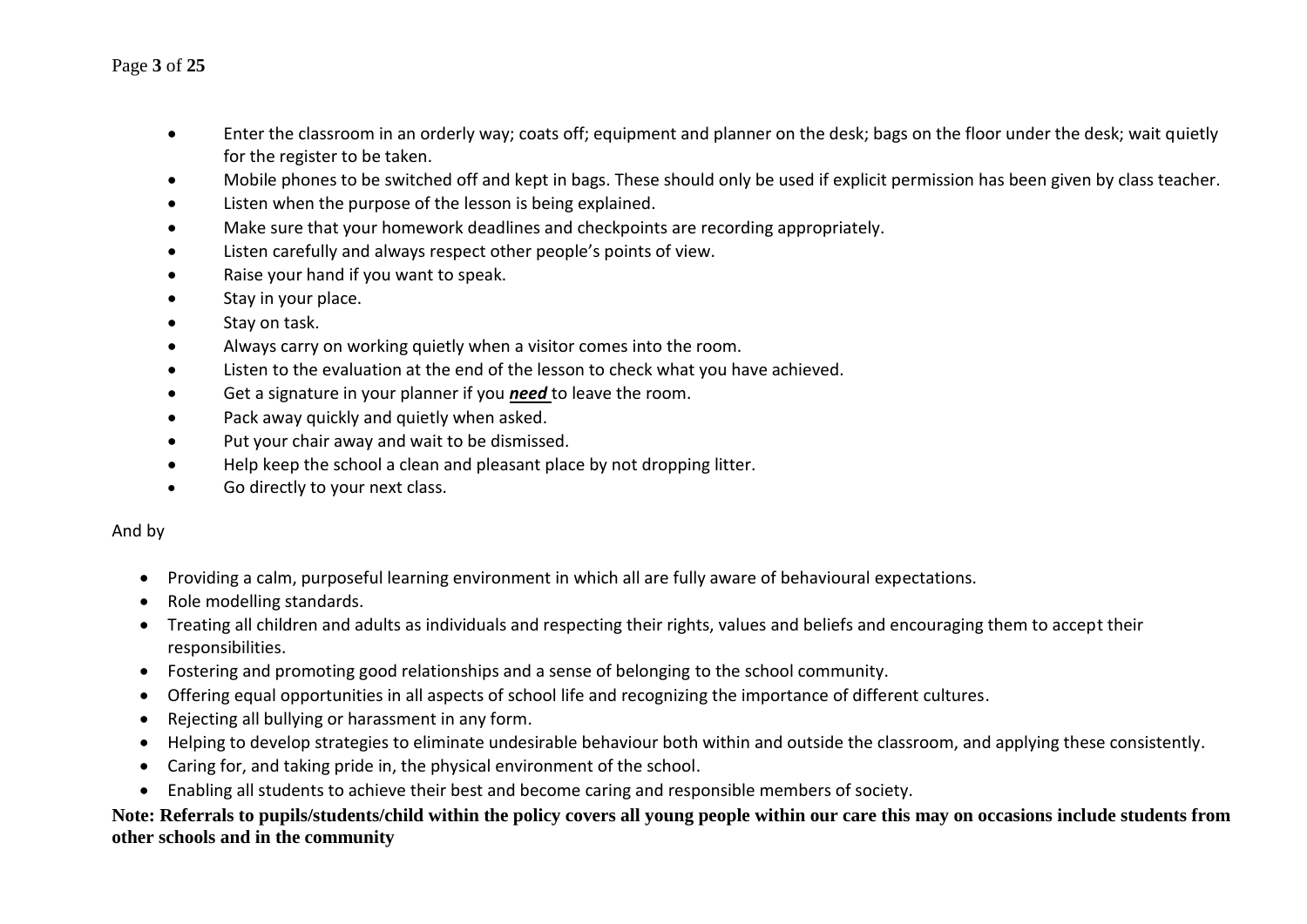#### Page **4** of **25**

• Abiding by this simple statement of expectation:

#### **Pride in our school and ourselves Respect for others and the environment**

• Encouraging, praising and positively reinforcing good relationships, behaviours and work.

#### **It is anticipated that an important role in the above will be played by the 'House Council' at The Canterbury Academy.**

#### **British Values**

Pupils are taught to understand that while different people may hold different views about what is 'right' and 'wrong', all people living in England are subject to its law. The Academy Trust's ethos and teaching supports the rule of English civil and criminal law and we do not teach anything that undermines it. Students - are made aware of the difference between the law of the land and religious law. There is no place for extremist views of any kind at the academy.

The Canterbury Academy Trust celebrates diversity and has an educational vision which empowers and adds value to a child's development. Our curriculum encourages students to ask challenging questions and develop a strong sense of their individual identity, as well as the ability to understand and communicate with people from other cultures.

#### **2. The Rewards System**

See appendix 1 - Rewards

#### **3. A Sanction System**

The Academy Trust has a clearly structured sanctions system, which indicates the steps that will be taken in response to transgression. See appendix 2 - Sanctions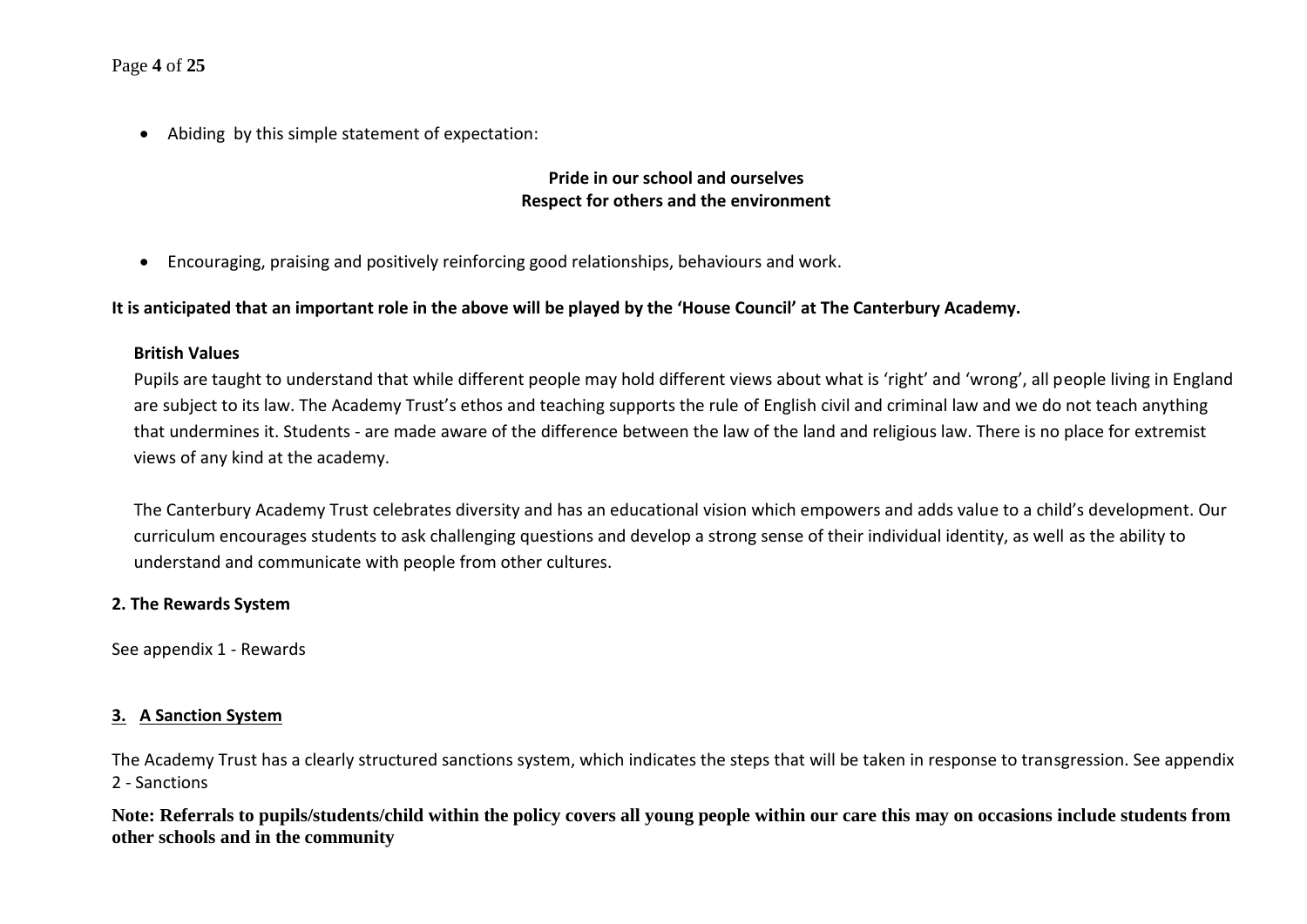#### Page **5** of **25**

The following indicate, but are not limited to, a range of behaviours that will result in some form of disciplinary sanction:

- Disobeying directives from staff members or school officials and/or rules and regulations governing student conduct and expectations.
- Using violence, force, noise, coercion, threats, intimidation, fear, or other comparable conduct toward anyone or urging other students to engage in such conduct.
- Causing or attempting to cause damage to, or stealing or attempting to steal, school's property or another person's personal property.
- Engaging in any activity that constitutes an interference with school purposes or an educational function or any disruptive activity.
- Using or possessing a laser pointer or similar instrument unless under a staff member's supervision and in the context of instruction.
- Using, possessing, distributing, purchasing, or supplying tobacco materials.
- Using, possessing, distributing, purchasing, or supplying alcoholic beverages. Students who are under the influence are not permitted to attend school or school functions and are treated as though they had alcohol in their possession.
- Using, possessing, distributing, purchasing, supplying illegal drugs or controlled substances, look-alike drugs and drug paraphernalia. Students who are under the influence are not permitted to attend school or school functions and are treated as though they had drugs in their possession. Students will be excluded from school and referred to a Drugs referral programme. The supplying of illegal drugs and controlled substances in most circumstances results in a permanent exclusion.
- Using, possessing, controlling, or transferring a weapon in violation of the "weapons" section of this policy.
- Absenteeism.

#### **Searching Student Property**

The school can and will carry out searches, using the guidance provided in "*Searching, screening and confiscation - Advice for headteachers, school staff and governing bodies (January 2018)."* The following is a summary of this power.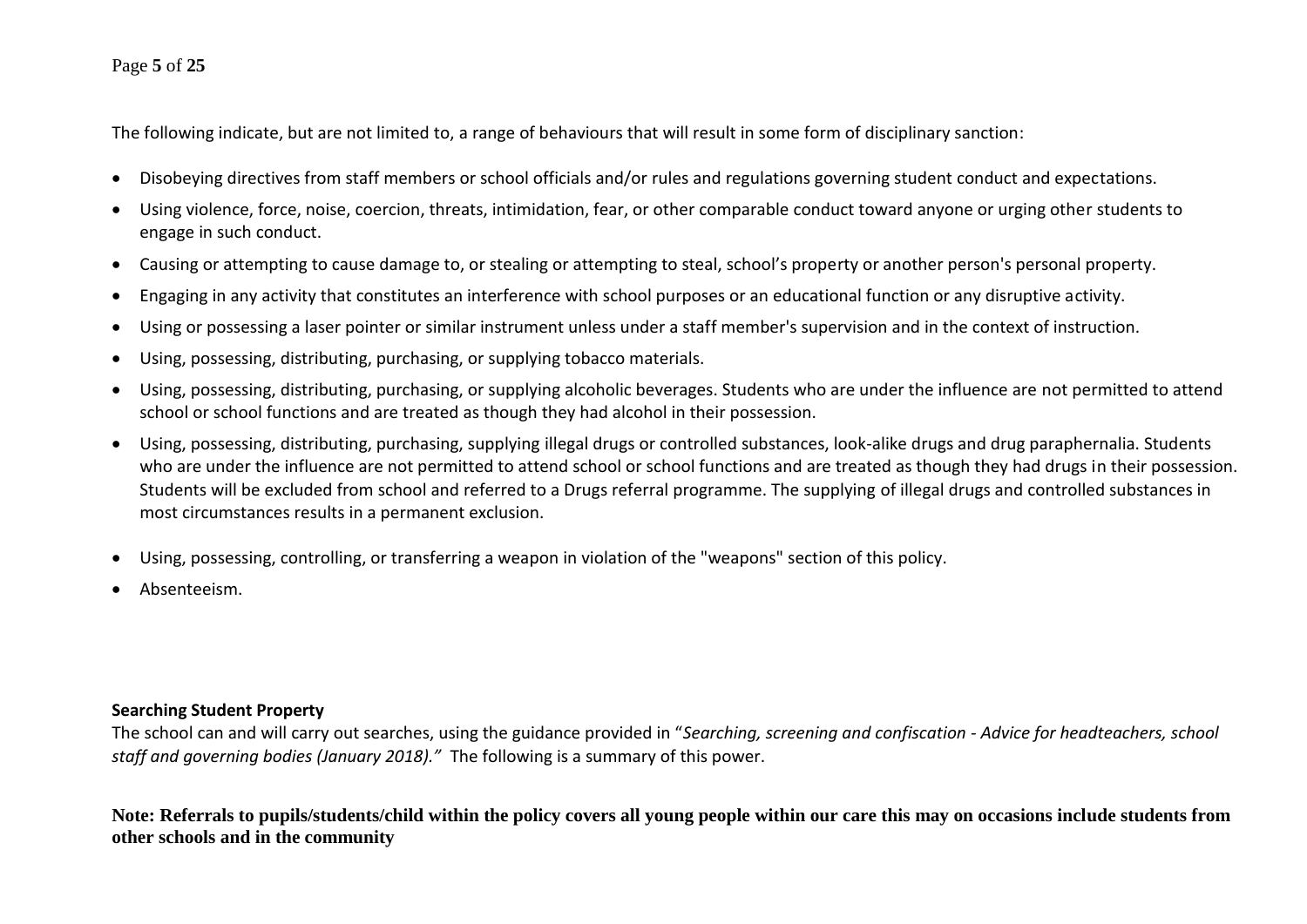#### Page **6** of **25**

School staff can search a pupil for any item if the pupil agrees. If the pupil does not agree, then parental consent can be sought, although, this should be considered in all circumstances anyway.

The school has a legal right to confiscate inappropriate items from pupils such as mobile phones, music players, offensive weapons etc.

Staff authorised by the Executive Principal have a statutory power to search pupils or their possessions, without consent, where they have reasonable grounds for suspecting that the pupil may have a prohibited item, such as:

- knives or weapons
- alcohol
- illegal drugs
- stolen items
- tobacco and cigarette papers
- shisha pens and electronic cigarettes
- fireworks
- pornographic images
- any article that the member of staff reasonably suspects has been, or is likely to be, used to commit an offence, or
- to cause personal injury to, or damage to the property of, any person (including the pupil).

#### **Confiscation**

• School staff can seize any prohibited item found as a result of a search. They can also seize any item they consider harmful or detrimental to school discipline.

#### **Schools' obligations under the European Convention on Human Rights (ECHR)**

- Under article 8 of the European Convention on Human Rights pupils have a right to respect for their private life. In the context of these particular powers, this means that pupils have the right to expect a reasonable level of personal privacy.
- The right under Article 8 is not absolute, it can be interfered with but any interference with this right by a school (or any public body) must be justified and proportionate.
- The powers to search in the Education Act 1996 are compatible with Article 8.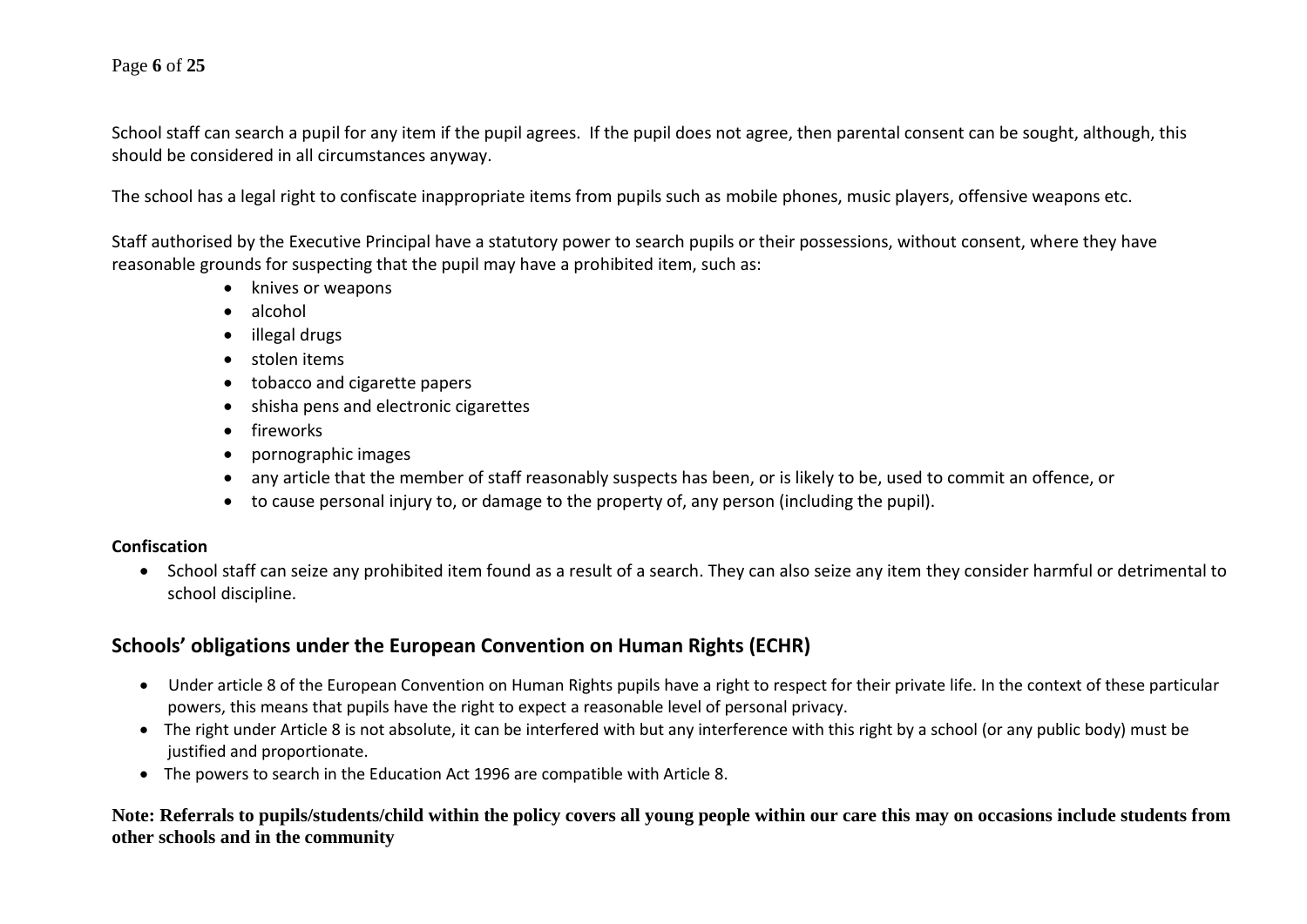#### Page **7** of **25**

The school will take the view that what happens outside of its perimeters and outside of school hours could be grounds for disciplinary sanction if that is both appropriate and reasonable. This principle is accepted in The Education and Inspection Act. These grounds for disciplinary action apply whenever the student's conduct is reasonably related to school or school activities, including, but not limited to:

- Behaving badly on the way to and from school by public transport, for instance buses and trains.
- Acting in a way which will bring the school into disrepute:
- On, or within sight of, school grounds before, during, or after school hours or at any other time when the school is being used by a school group;
- Off school grounds at a school-sponsored activity, or event, or any activity or event which bears a reasonable relationship to school;
- Travelling to or from school on a school activity, function or event; or
- Anywhere, if the conduct may reasonably be considered to be a threat or an attempted intimidation of a staff member or student, or an interference with schools' purposes or an educational function.

#### Disciplinary Measures

It is important to state that disciplinary action may be taken against any student where there is, on balance of probability, misbehaviour or breach of the school's expectation and/or rules as outlined above. Disciplinary measures include but are not limited to:

- Withholding of privileges.
- School reporting systems.
- Removal from classroom.
- Detention, provided the student's parent(s)/carer(s) have been notified, where appropriate, including break, lunch and whole school detentions.
- Notification of parent(s)/carer(s) and required interview with parents (s)/carer(s)
- Seizure of contraband.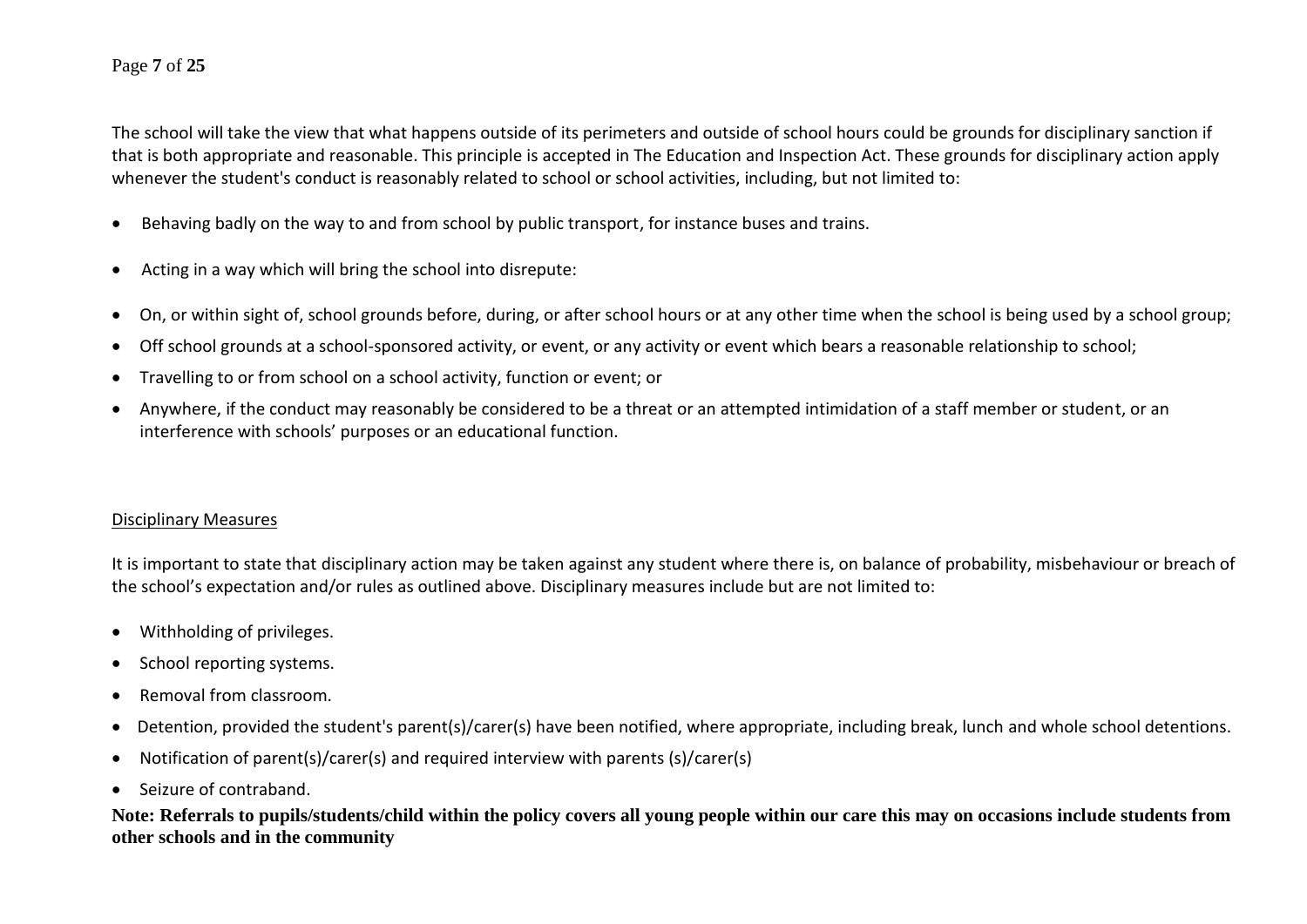#### Page **8** of **25**

- In-school isolation for a period not usually to exceed 5 school days. Including isolation at times outside of the normal school day e.g. 10am 4pm
- Fixed term exclusion, provided that appropriate procedures are followed. An excluded student is prohibited from being on school grounds or in the school vicinity, unless you are advised accordingly.
- Engagement contract where the possibility of removal from the school is discussed.
- Out of Hours education e.g. 3:00-6:00pm for a short and targeted period, with parameters for reintegration set from the outset.
- Permanent removal from school and all Academy-sponsored activities and events provided that the appropriate procedures are followed. An excluded student is prohibited from being on Academy grounds.
- Notification of relevant authorities whenever the conduct involves illegal drugs (controlled substances), look-alikes, alcohol, or weapons.
- Suspension of bus riding privileges, provided that appropriate procedures are followed.

#### Weapons/Firearms

A student, who uses, possesses, controls, or transfers a weapon, firearm, or any object that can reasonably be considered, or looks like, a weapon, shall receive fixed term exclusion or a permanent removal from the school.

A weapon may be defined as "any other object if used or attempted or intended to be used to cause bodily harm, including, but not limited to, knives, brass knuckles, clubs, or "look alikes" of any weapon as defined above. Such items as baseball bats, pipes, bottles, coins, sticks, pencils, and pens may be considered weapons if used or attempted to be used to cause bodily harm".

A firearm may be defined as any lethal barrelled weapon that can (or can be converted to) fire a shot, bullet or missile.

The Executive Principal will inform the appropriate authorities of any student who brings a firearm or weapon to the Academy Trust.

Where, on balance of probability, a student is in possession of a weapon to cause bodily harm or intimidation then the penalty for this in most circumstances will be a 'permanent exclusion'. Required Notices

An Academy staff member shall immediately notify a member of the Leadership Group in the event that he or she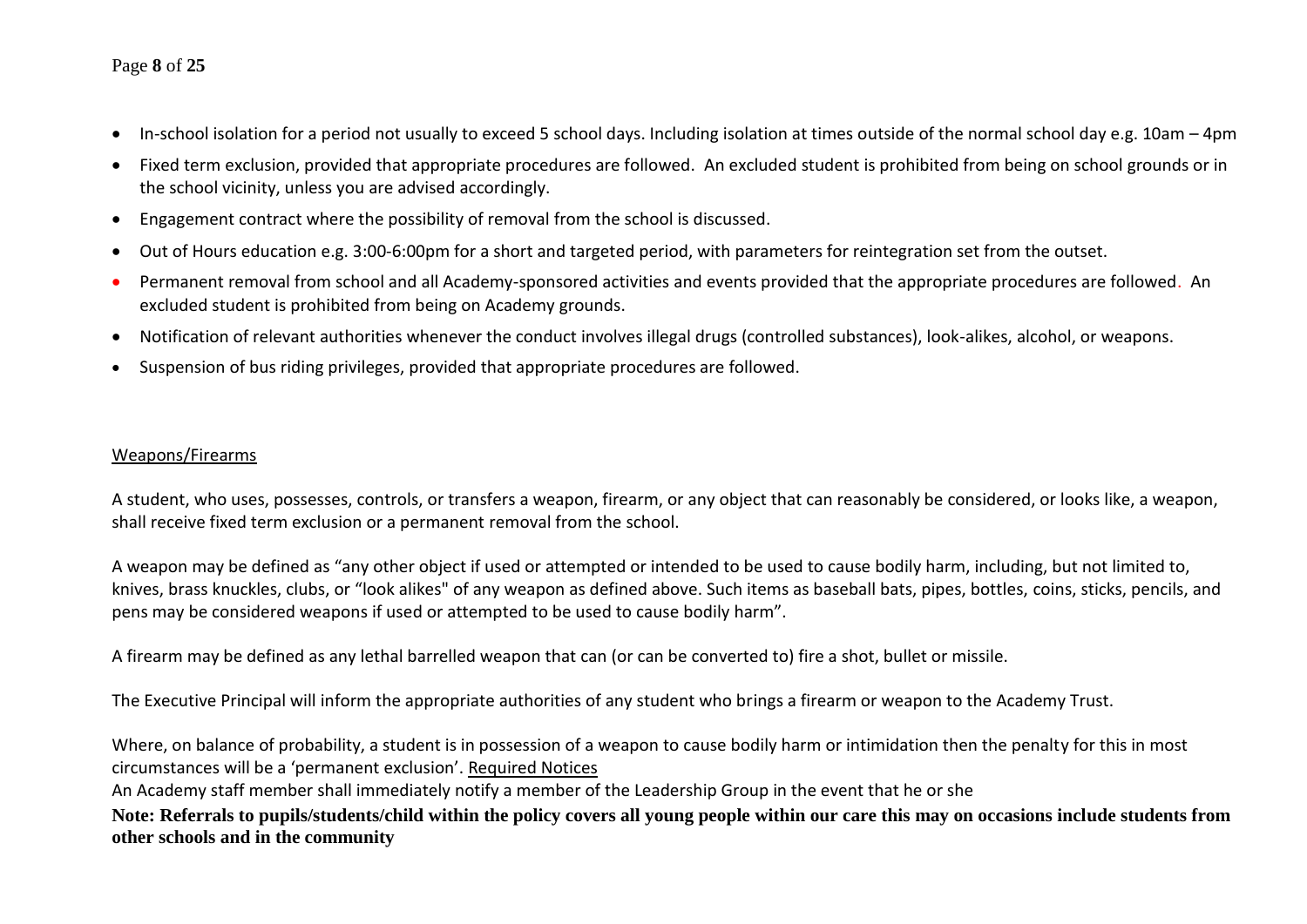#### Page **9** of **25**

- observes any person in possession of a firearm or offensive weapon on or around school grounds; however, such action may be delayed if immediate notice would endanger students under his or her supervision,
- observes or has reason to suspect that any person on school grounds is or was involved in a drug-related incident, or
- observes an assault committed against any student or staff member.

Upon receiving such a report, the Executive Principal or designee shall, as soon as reasonably possible, notify the appropriate authority and also the student's parent(s)/carer(s). The Executive Principal or designee shall notify the Police of any incident involving the selling or supplying of drugs or assault of a staff member.

Legislation in the Violent Crime Reduction Act 2006 allows the Executive Principal or designee to search groups of pupils if they suspect one of them is carrying a knife. The Executive Principal or designee are also entitled to use metal detector arches and wands to carry out random, non-intrusive searches of pupils for weapons. These powers came into effect in May 2007.

#### Using 'reasonable force'

**The Education and Inspections Act 2006 strengthens the legal power for teachers and other school staff to use 'reasonable force' to prevent pupils form committing a crime or causing injury, damage, or disruption. This power was first enshrined in the Education Act 1996**. However, force will not be used as punishment.

There is no legal definition of reasonable force. In exceptional circumstances where there is an immediate risk of injury, a member of the school staff may take the necessary action to prevent a pupil from, for example, hitting someone or throwing an object. Corporal punishment was abolished in 1986.

See Appendix 2 – Sanctions and Interventions

#### **Partnership between home & school**

Statutory guidance from the Department for Education (November 2013) states that by signing a Home School Agreement it is assumed that parents/carers wish to maintain and support the school's ethos and standards.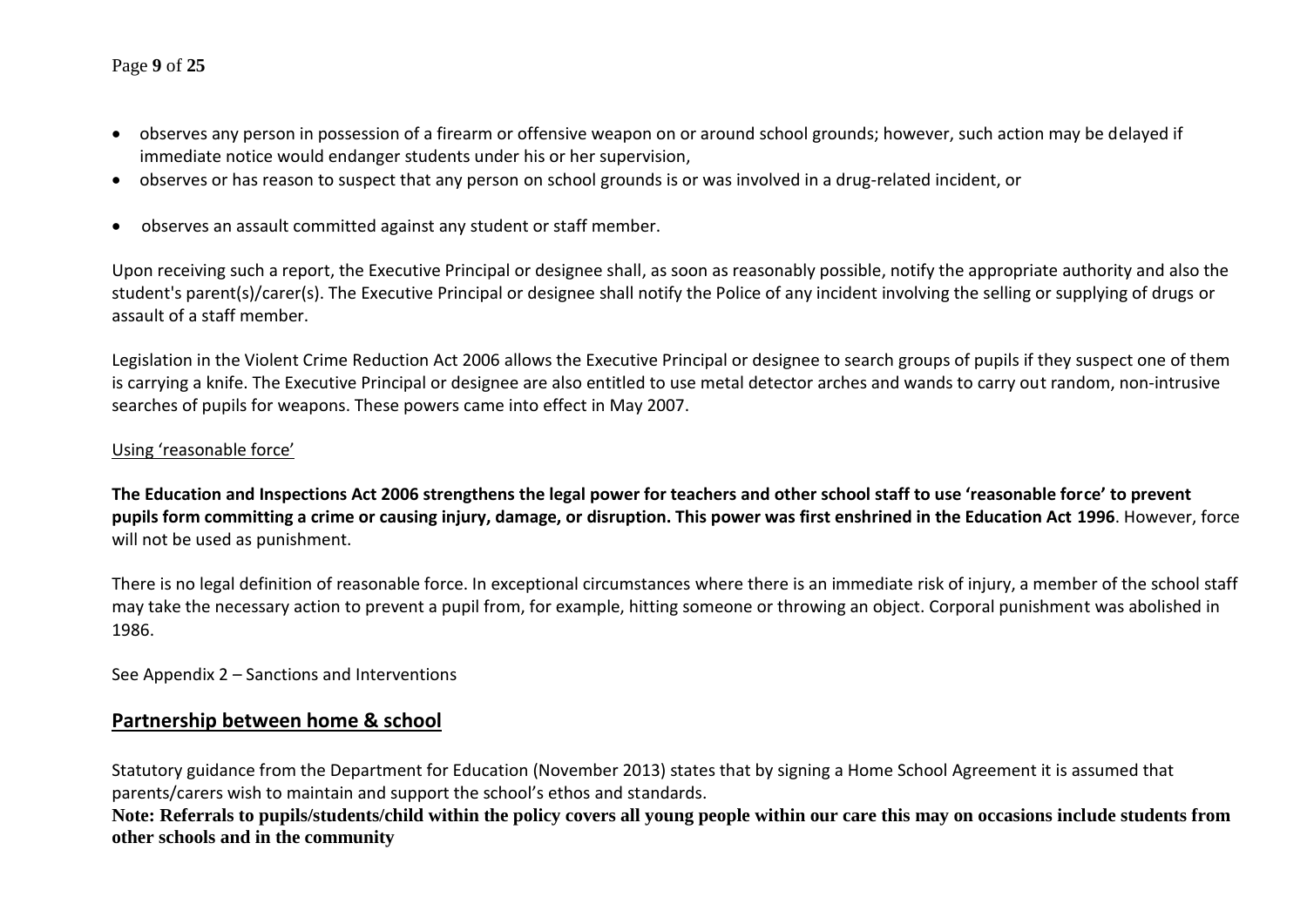Each parent/carer has a responsibility to work closely with his/her child and school staff to support achievements.

Parents have a responsibility to be good role models:

- Show respect to all members of the school community (other parents; staff; students; members of the public) both on the school site and within close proximity by being polite and courteous at all times.
- Challenging and disrespectful behaviour to any member of the school community may lead to police intervention and being banned from the school site.

The school reserves the right to :

- Use parenting contracts to ensure parents tackle problem behaviour before a child reaches the point of being excluded from school.
- Make parents take responsibility for their children in the first five days of exclusion through a new offence of failing to ensure their child is not found in a public place without reasonable justification.
- Ensure education provision is made for all excluded pupils from day six of their exclusion.

#### **4. Smoking**

As of July 1<sup>st</sup> 2007, England became 'smoke free'. It is a criminal offence to smoke anywhere within the buildings and school minibus of The Canterbury Academy Trust. Smoking anywhere on the Academy Trust site is not allowed. The parent(s)/carer(s) of such students will be informed by letter that a criminal act has occurred and informed that should the act repeat then the school will inform the 'enforcement agency' who may issue a fine of up to £50. Smoking on the grounds of the academy will lead to an internal isolation.

#### 5. **Bullying**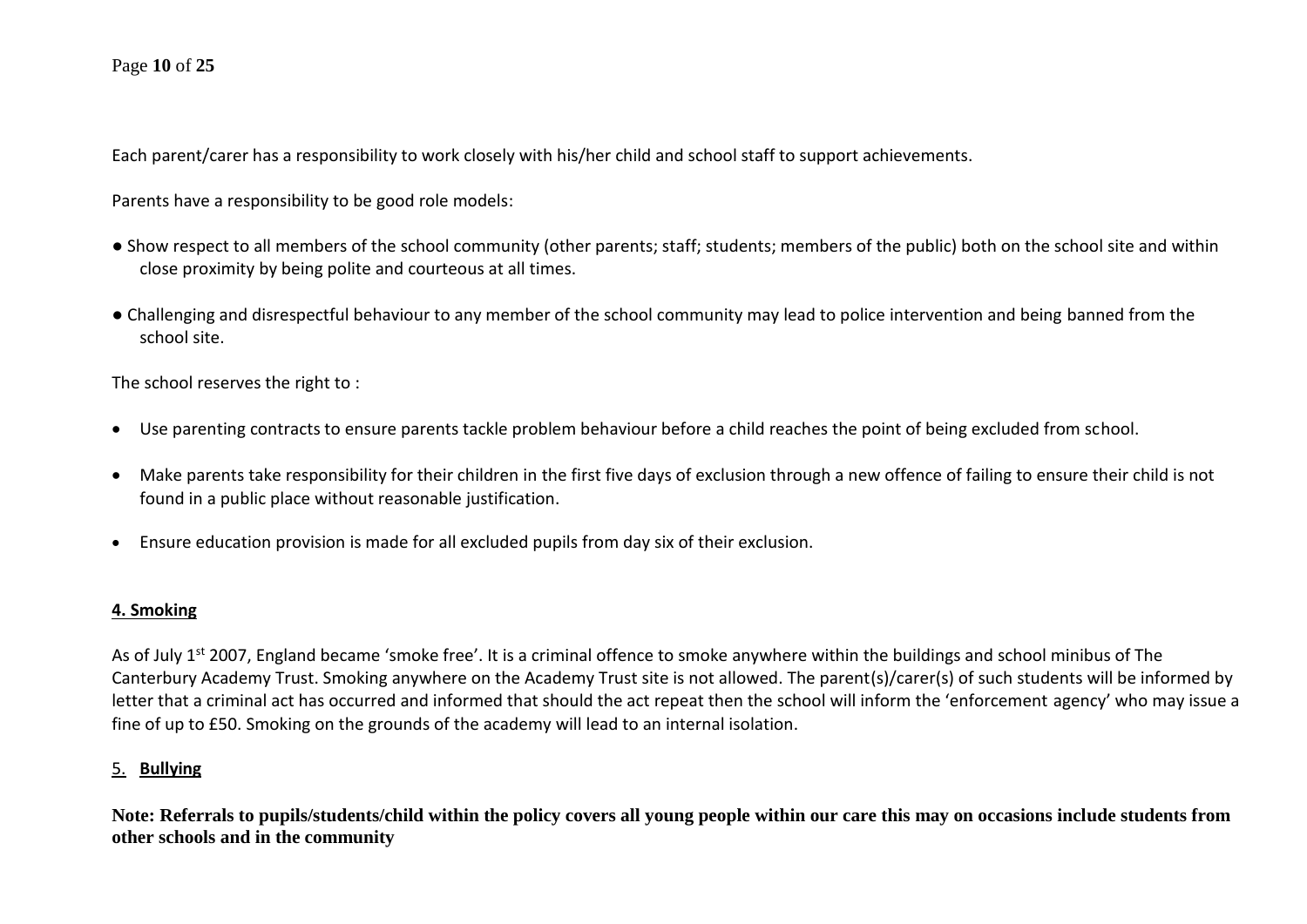#### Page **11** of **25**

The Canterbury Academy Trust willingly recognises and accepts its responsibilities as laid down in the Education & Inspection Act and will take all reasonable steps to prevent bullying from occurring or act if it has occurred. The Canterbury Academy Trust will be guided by this simple principle

"Every child in The Canterbury Academy Trust has a right to learn in a safe, secure and supported environment where they feel free from the fear of intimidation, harassment, victimisation or ridicule from other individuals or from groups of individuals"

#### **The key priorities at The Canterbury Academy are:**

- That children and young people are protected from harm
- That they achieve their full potential in education
- That they have a happy and stimulating childhood
- That they grow up physically and mentally healthy
- That they feel good about themselves and respect others
- That they develop the essential personal and social skills to help them throughout life
- That they become active citizens and participate in society.

#### **The Nature of Bullying**

There are many definitions of bullying; most consider it to be:

- Deliberately hurtful (including aggression)
- Repeated, often over a long period of time
- Difficult for victims to defend themselves against.

#### **Bullying can take a number of forms**, but four main types are:

- **Physical** hitting, kicking, taking belongings, damaging personal property
- **Verbal** name calling, insulting, making offensive remarks, emails or writing offensive graffiti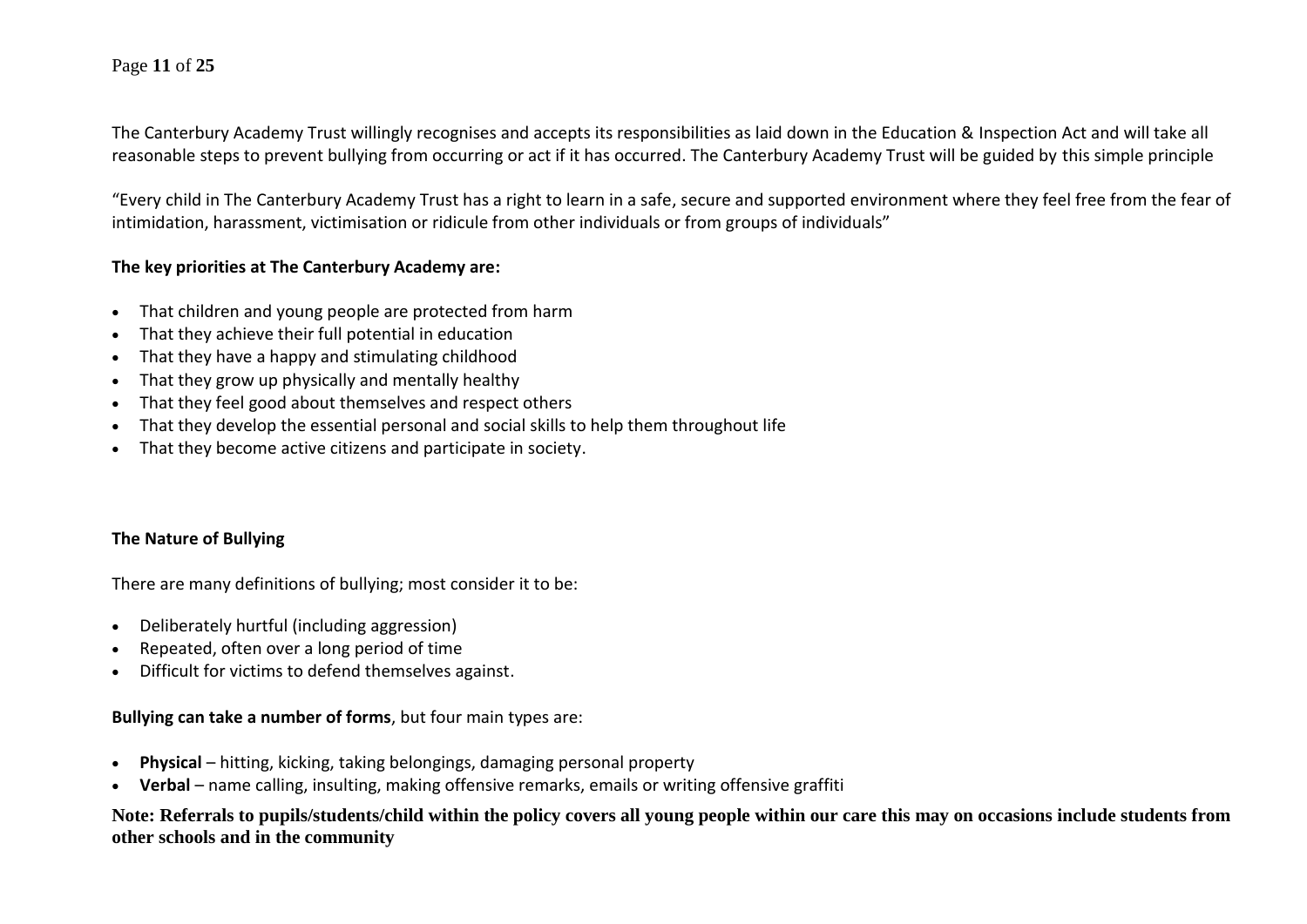#### Page **12** of **25**

- **Indirect** spreading nasty rumours, exclusion from social groups
- **Cyberbullying** bullying by electronic contact for example via text message; picture/video clips via mobile phone cameras; mobile phone calls silent or abusive messages; or stealing a victim's phone and using it to harass others, email – often sent using a pseudonym or somebody else's name, chatroom bullying and bullying via websites or via instant messaging.

The Canterbury Academy Trust will seek to prevent and eradicate bullying of all forms but recognises that there are some forms of bullying directed at the particularly vulnerable:

- Looked after children
- Racist bullying
- Bullying of children from faith communities
- Homophobic bullying
- Gender bullying (sexual harassment)
- Bullying due to ability, disability or SEN.

#### The Canterbury Academy Trust will educate its students against bullying:

- In curriculum
- In mentoring
- In assemblies
- In displays
- In role modelling standards.

The Canterbury Academy Trust will provide support for students and parents by

- Contacting them if there are any concerns
- Being available to be contacted
- Providing support in school through mentors, other adults, connexions, counsellors or referral to other agencies
- Dealing with any reasonable concern with professionalism and seriousness
- Reporting issues of bullying to the authorities if this is deemed appropriate (e.g. in the case of racist bullying or ongoing harassment).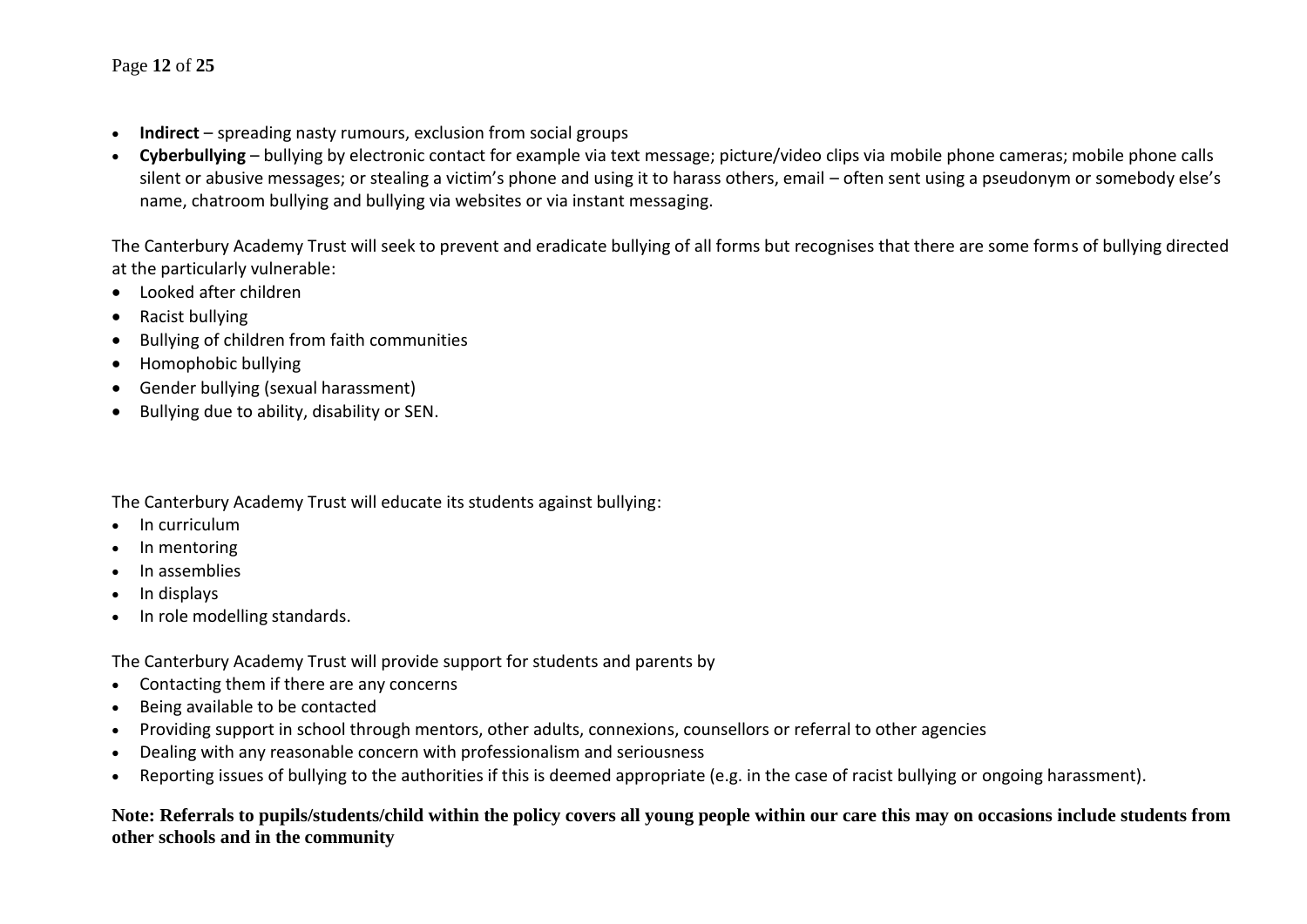#### Page **13** of **25**

The Canterbury Academy Trust will act against bullies by:

- Discussing incidents with a member of staff or member of an outside agency
- Providing mediation and/or intervention, if appropriate
- Contacting parents
- Working with families, where necessary
- Applying suitable sanctions, if necessary
- Ultimately, permanently removing persistent bullies from the school.

#### **6. Equality Statement**

This policy must be applied fairly to all students irrespective of age, disability, gender reassignment, marriage and civil partnership, pregnancy and maternity, race, religion or belief, sex or sexual orientation.

#### **Appendix 1**

## . The Canterbury Primary School Rewards

- Praise
- Stickers and Headteacher certificates for special effort in work or behaviour
- Inclusion in the Golden Achievement Book names recorded and read out in Achievement Assembly each week
- Star of the Week an opportunity for a personal achievement to be displayed on the star gallery situated in the assembly hall
- A celebration of pupils with the highest number of points will take place each week and at the end of each term.
- Each class will be working towards a whole class reward. In order to achieve this, they will have to collect a designated number of objects e.g. marbles in a jar, coins in a treasure chest… The reward will be decided and voted on as a class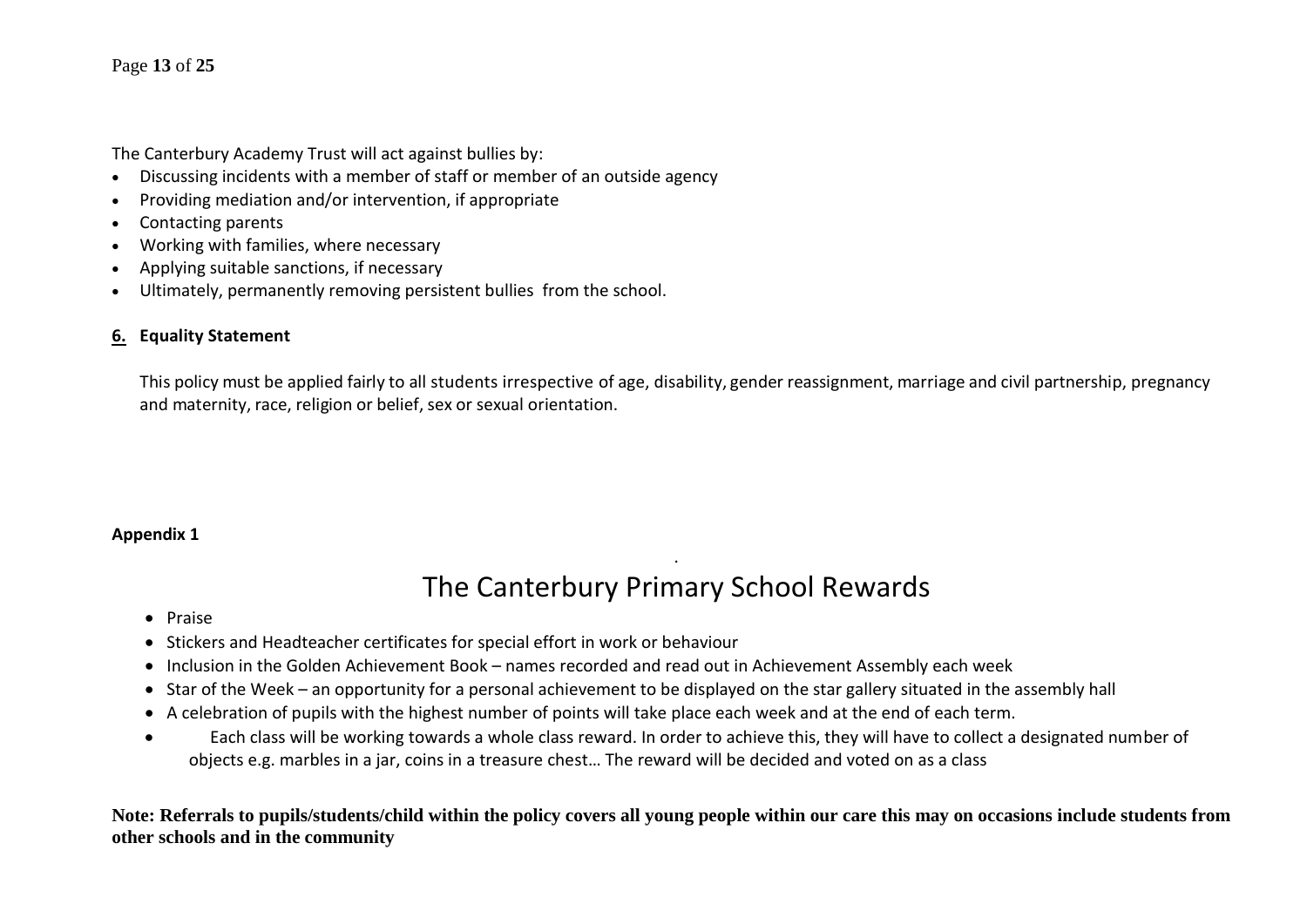#### Page **14** of **25**

- A whole school Class Dojo system is used in each class to award 'reward points' or take off sanction points in line with the school policy, this will be consistent across the school.
- Each child belongs to a House and the dojo points go towards their house total which is shared at the end of each term.
- If the class achieve 97% or above positive behaviour points in a week, they will move one step closer to their whole class reward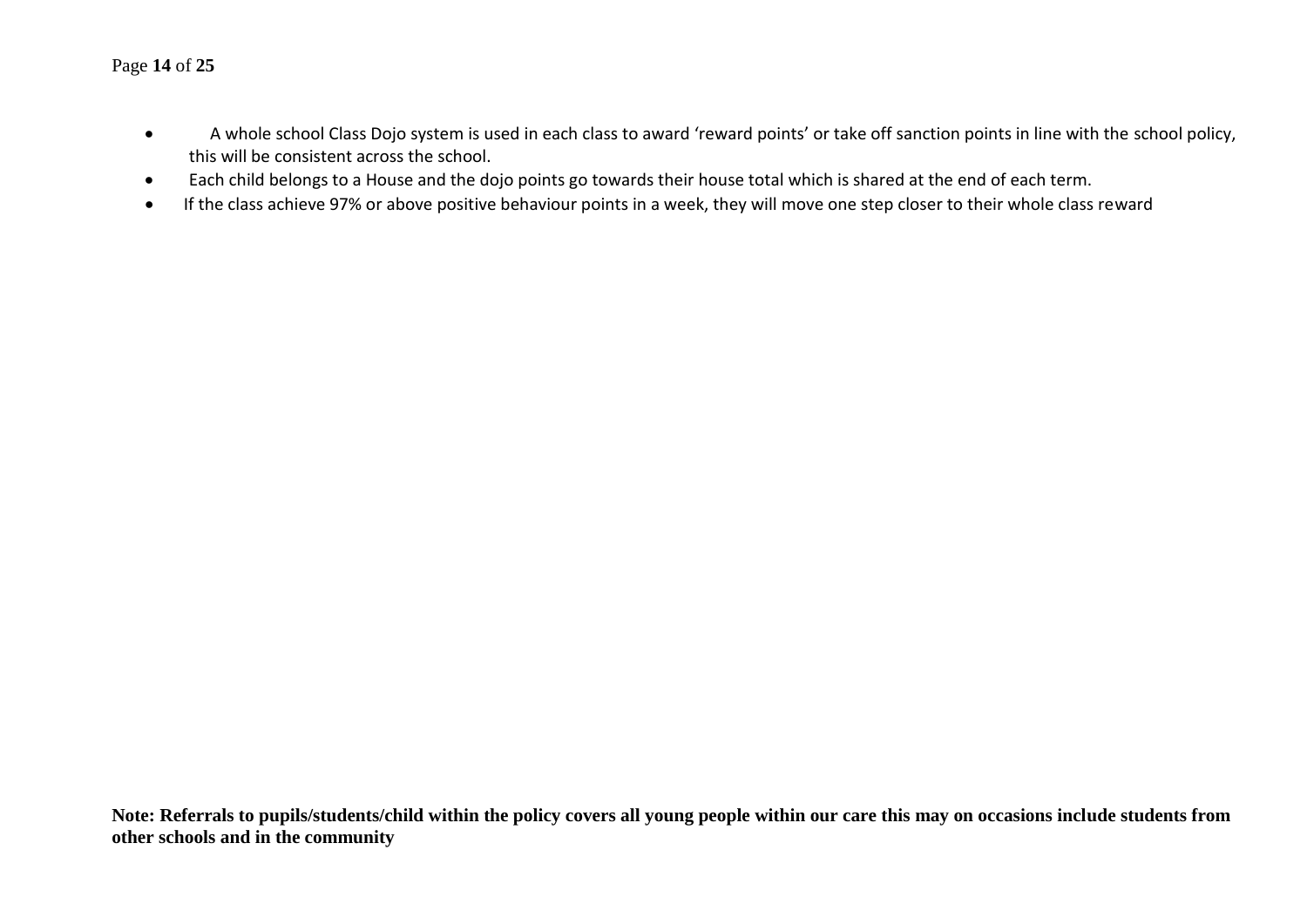## The Canterbury Academy Rewards

The Canterbury Academy has high expectations of its students, all of whom should try hard to value and celebrate their own and others achievements, both in and out of the classroom. To encourage them to do so a SIMS based reward system operates throughout the school.

Students are rewarded by staff in a number of ways. These include achievement points for:

- Attitude to Learning
- Conduct
- Homework
- Service to the community
- Selfless acts
- Pillars and Extracurricular
- Attendance
- Correct Uniform

Achievement points, in the main, will be awarded for a variety of categories as listed above. Certain areas of achievement will be tariffed differently according to the focus of reward. Notifications of student's achievement points will be shared with parents and carers on a daily basis through the School Gateway app.

Additionally, The Academy promotes students' achievements and acknowledges them in newsletters and presentation evenings, as appropriate. Students with clear high standards are rewarded for their excellent personal presentation and organisation by being entered into a termly prize draw. These students are nominated by their Mentor, Support Manager and Head of Learning.

Students with 98%+ attendance are recognised through certificates, prizes and letters home. Those students with 100% attendance are particularly celebrated on a termly basis.

Prizes and awards are presented at the many celebratory events to those students whom The Academy feel have excelled in particular areas or who have made outstanding contributions.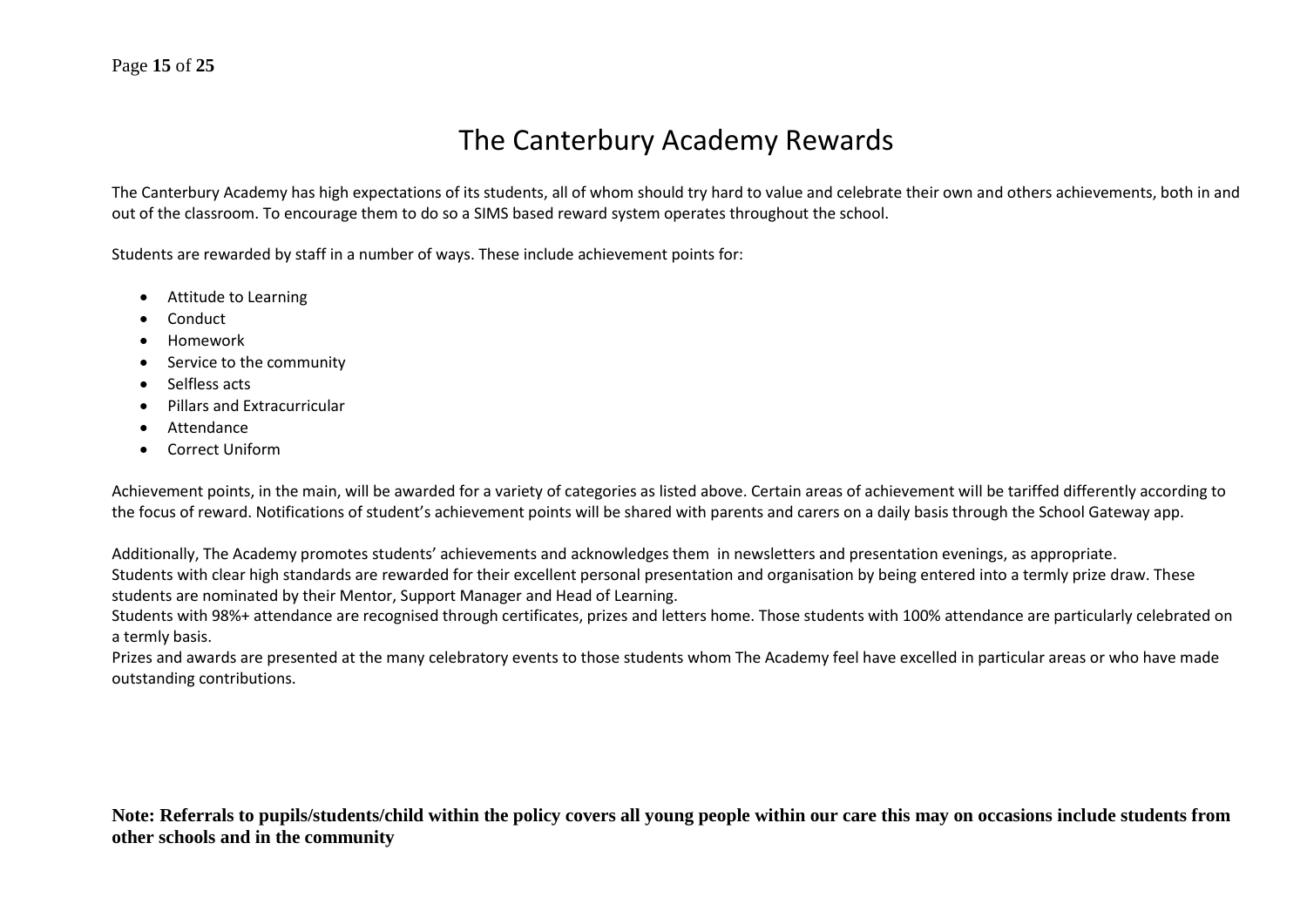#### Page **16** of **25**

#### **City and Coastal College Rewards**

Students are awarded points in every lesson. These points are for:

- Arrival on time to lesson
- Attitude to learning
- Completion of work
- Making correct choices

A running total of points is collated and when students achieve specific thresholds, they are eligible for rewards, e.g. gift vouchers and trips.

Student reward points are shared with home schools on a termly basis and are used as a method of measuring progress since the point of referral to the provision.

Points cannot be taken away, but because they are not allocated and shared with students until the end of the lesson, they might not achieve one or more of the points.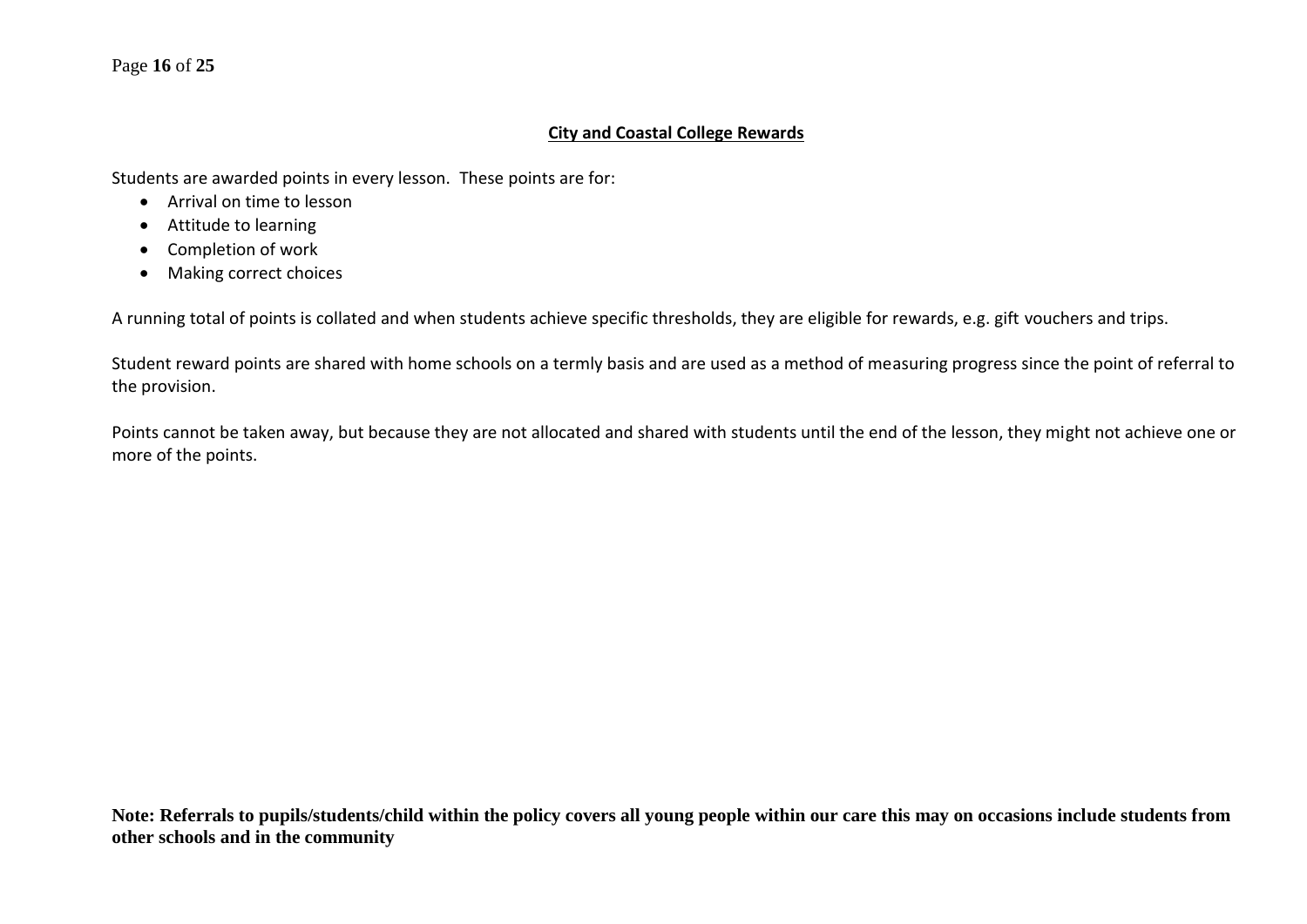.

.

## The Canterbury Academy Sixth Form Rewards

#### **Rewards Policy**

- Class teacher uses strategies to motivate and ensure progress. Praise verbal, marking policy, positive comments on work, etc.
- For consistent high-quality work or sustained effort, phone call home by class teacher.
- Students' effort in all subjects is collected on a termly basis, this effort reflects their tier, see document in appendices. Students in tier 1 will be offered the opportunity of flexible working and rewarded with vouchers enabling them to purchase beverages and provisions from The U-Cafe.
- 100% attendance or significant improvement in attendance to be recognised with contact home letter/phone call/email/text.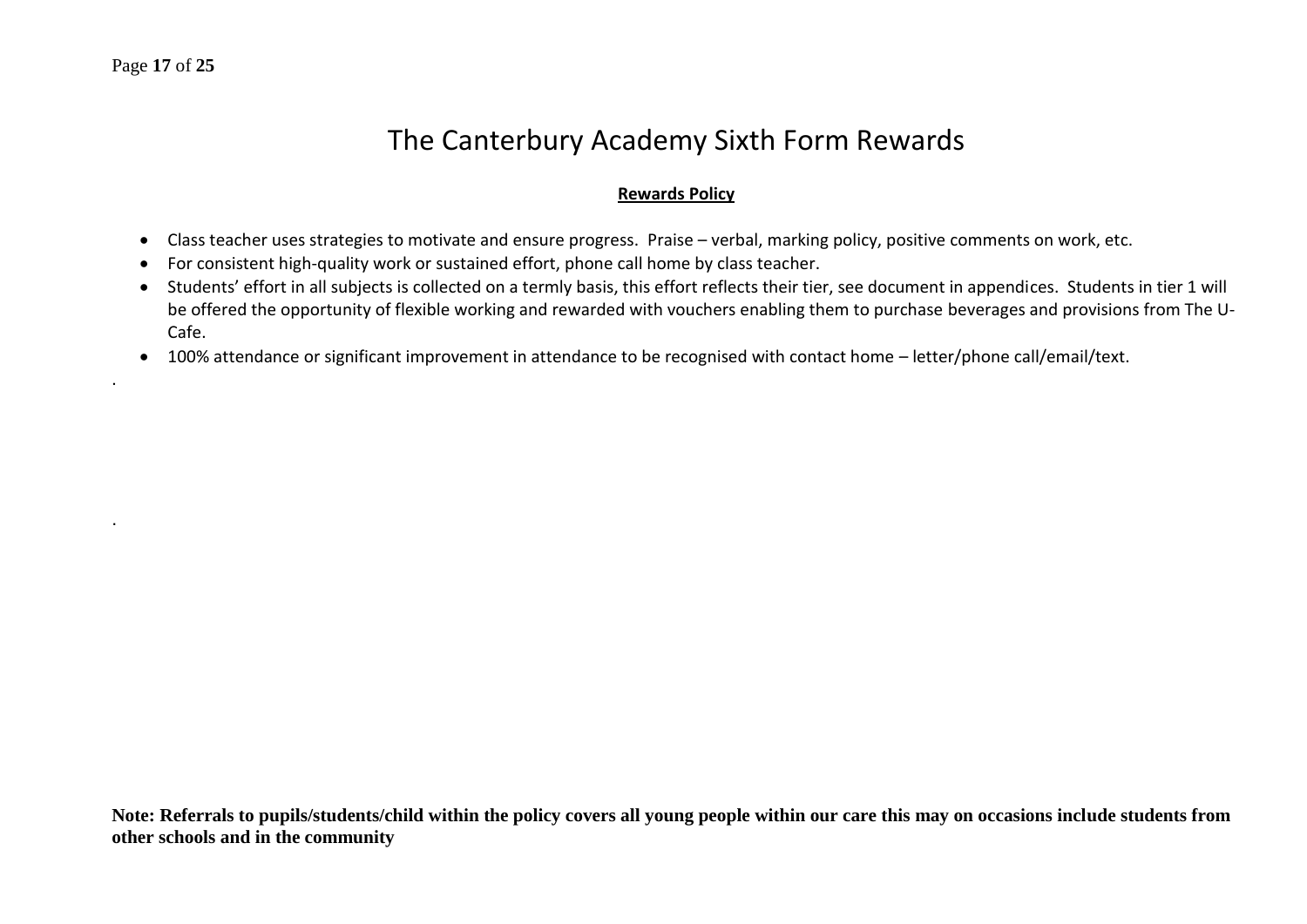#### **Appendix 2** Sanctions

#### **The Canterbury Primary School**

The 'smiley face' traffic light system for behaviour management has been implemented across the school including playtimes and during out of school activities. This is primarily used in Years R, 1 and 2.

- All children will have their name or picture on the green face at the start of the day.
- The children have drawn up a list of unacceptable behaviour. If the children are given a warning for any of these behaviours they will be moved to the amber face. If they then show that they can make the right choice and change their behaviour they will then be able to move back onto the green face.
- If they continue then they will be moved to the red face. If a child goes to red they will be encouraged to improve and to move back to amber but they will not be able to get back to green during the session.
- At playtime, all children who have been on red will miss 5 minutes of their play.
- After play, every child will start back at green.
- By lunchtime, all children who have been on red will lose 5 minutes from their lunch play.
- After Lunch, all children will begin on green again.
- At the end of the day, all children who have been on red during the afternoon will lose playtime the following day.
- If the red incident is severe, the pupil will go into the reflection room the following lunchtime to discuss and analyse their behaviour and how it has impacted on others and themselves.
- •
- Any red incidents are recorded and tracked by the pastoral team
- •
- Children who are regularly involved with red incidents will be seen by the pastoral team and parents will be contacted
- A whole school Class Dojo system is used in each class to award reward points or take off sanction points in line with the school policy, this will be consistent across the school.

#### If a child leaves the grounds

The parents will be contacted by telephone. If school is unable to contact the parents then the police will be informed.

### If the child is exhibiting aggressive behaviour and is in danger of harming themselves or others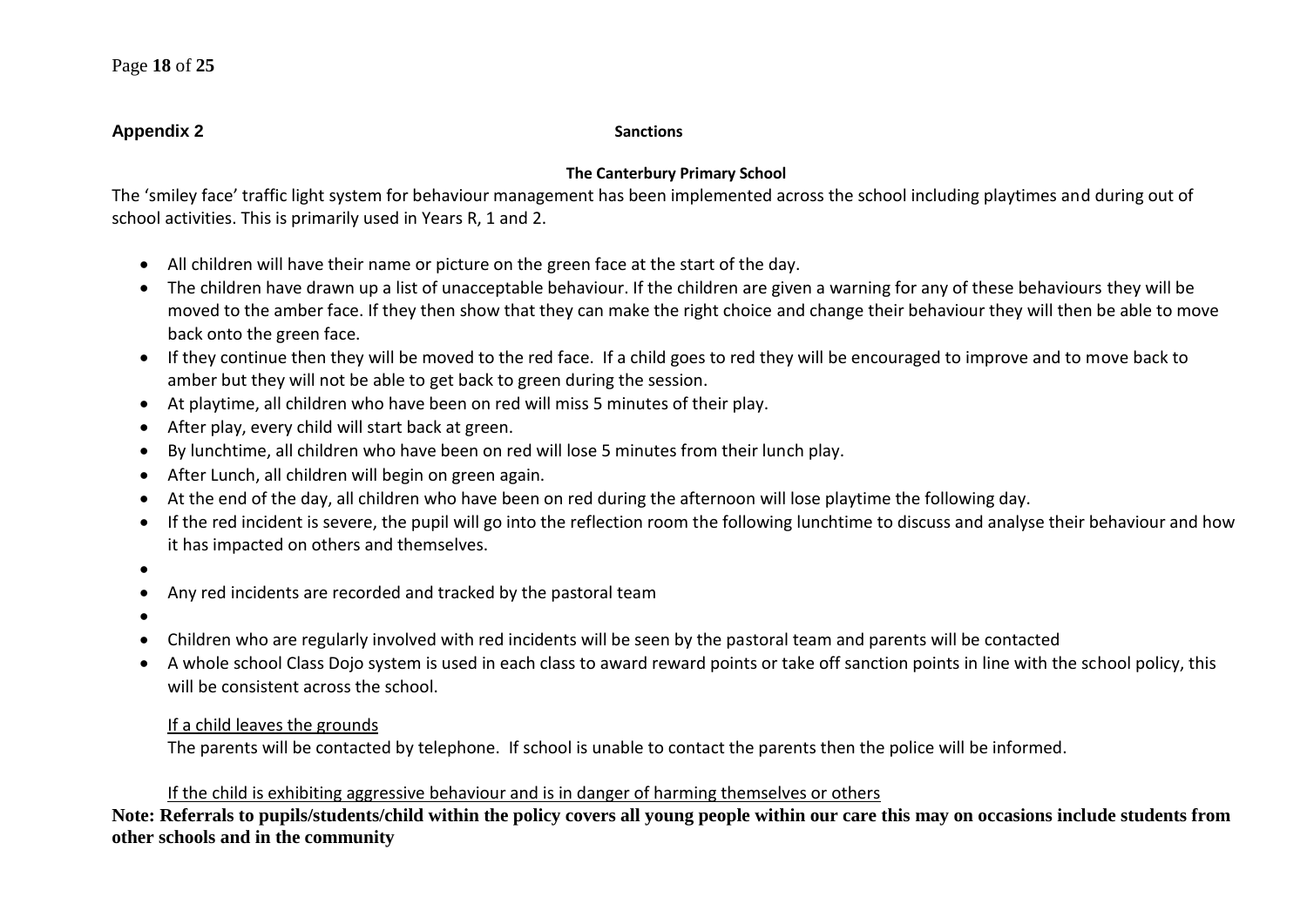#### Page **19** of **25**

It may be necessary to restrain the child.

- Staff should be trained in the use of Team Teach/positive handling techniques
- Use the utmost care to ensure that only reasonable force is used
- Have a witness so that events can be verified
- Agree the report with the child when they are calm
- Report the incident to the parents as soon as possible
- The report will be shared with all parties involved

#### Exclusion

Parents will be notified of the reason for any exclusion. Before a child is re-admitted to their class, a meeting between the parents and the primary manager and/or relevant SMT must take place. The purpose of the meeting will be to discuss strategies and a way forward to ensure that the risk of a repetition of the offending behaviour pattern is not repeated. A written report of the discussion and commitments to the agreed plan, by both parents and the school will be made firming a Pastoral Support Plan.

#### **Identifying unacceptable behaviour**

| Low/Medium level                                                      | <b>Unacceptable Behaviour</b>                 |
|-----------------------------------------------------------------------|-----------------------------------------------|
| (Some behaviour becomes more disruptive if it continues all the time) |                                               |
| $\triangleright$ Calling out                                          | ❖ Throwing a chair                            |
| Answering back                                                        | Violence<br>$\mathbf{A}$                      |
| Distracting others                                                    | ❖ Abusive language                            |
| Moving around                                                         | Damaging property<br>❖                        |
| Telling tales<br>➤                                                    | ❖ Running away or around school               |
| Arguing                                                               | ❖ Harming another person                      |
| $\triangleright$ Throwing anything to each other                      | ❖ Rude gestures                               |
| Not respecting other people's property                                | ❖<br><b>Bullying</b>                          |
| Not listening                                                         | ❖ Putting ourselves or other people in danger |
| Writing on other people's work                                        | Persistent refusal to work<br>$\mathbf{A}$    |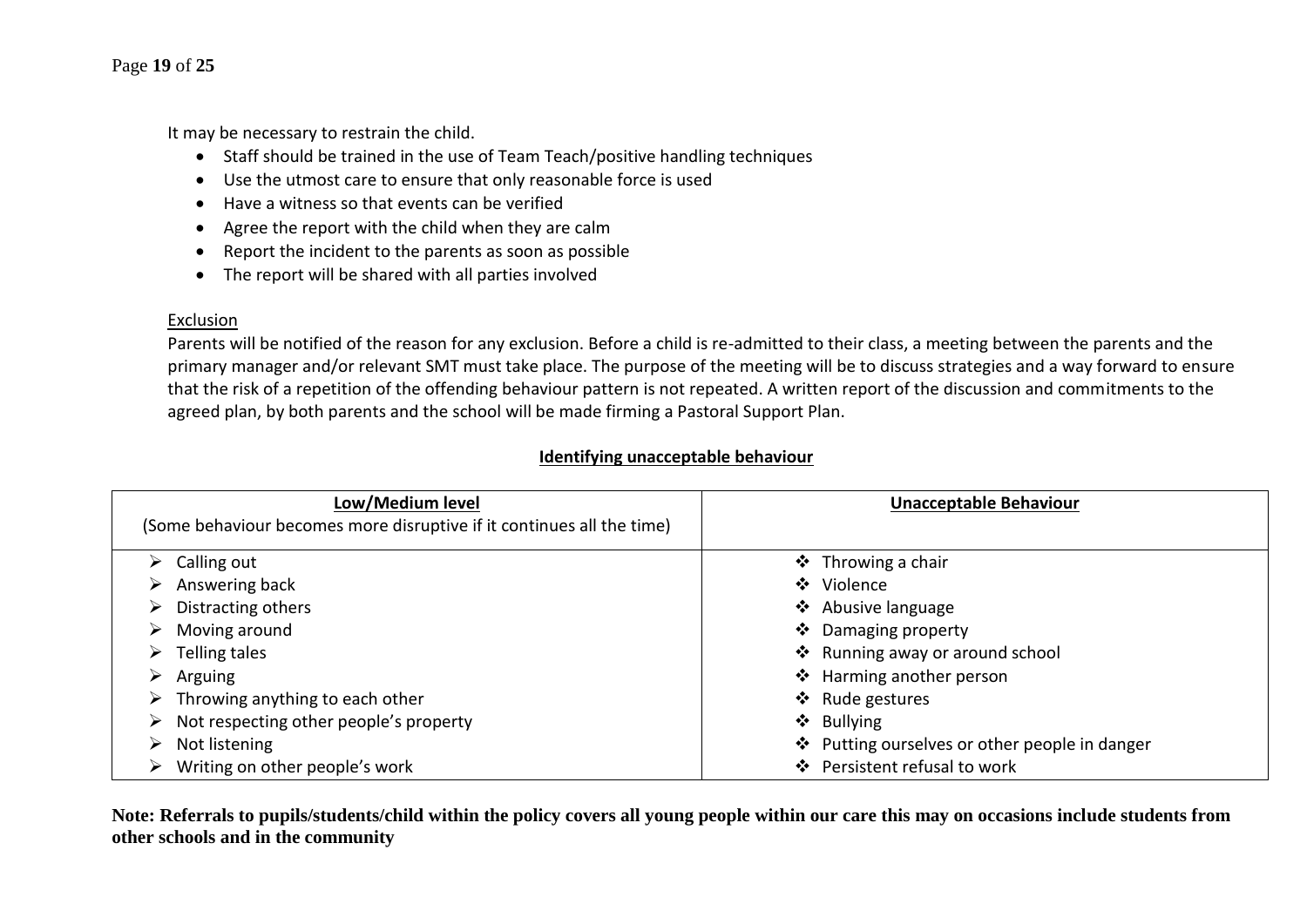#### **The Canterbury Academy**

It is hoped that staff and parents/carers of students will work together for the total academic, social and emotional education of the child. This involves adherence to the rules of the Academy and society.

However, it should be borne in mind that the Academy's positive expectations of students place a strong emphasis on encouragement and expecting positive and co-operative behaviour and the co-operation of parents will be sought to modify poor attitudes to learning. The Academy strongly believes in a restorative approach as a means of encouraging positive attitudes to learning.

The aim is for students to live and work in a happy, friendly and courteous environment. The ethos of the Academy is intended to fully support its learners so that they are able to learn without distraction or interference. Sanctions will be directed towards the act of misbehaviour or failure to meet expectations. The learner will be encouraged to work on targets for improvement.

The 'choice, reinforce, act' and 'yellow and red card' systems for behaviour management have been implemented across the Academy. Students will always be given a choice to improve their conduct, to meet our Academy expectations, this choice will be reinforced before any action or sanction is directed.

At the Academy, learners are expected to be pleasant and responsible members of their community who come to learn in a positive, motivated frame of mind, ready and equipped to excel. Learners will follow three simple rules:

- **1. Follow instructions promptly**
- **2. Try your hardest in lessons**
- **3. Treat others with courtesy and respect**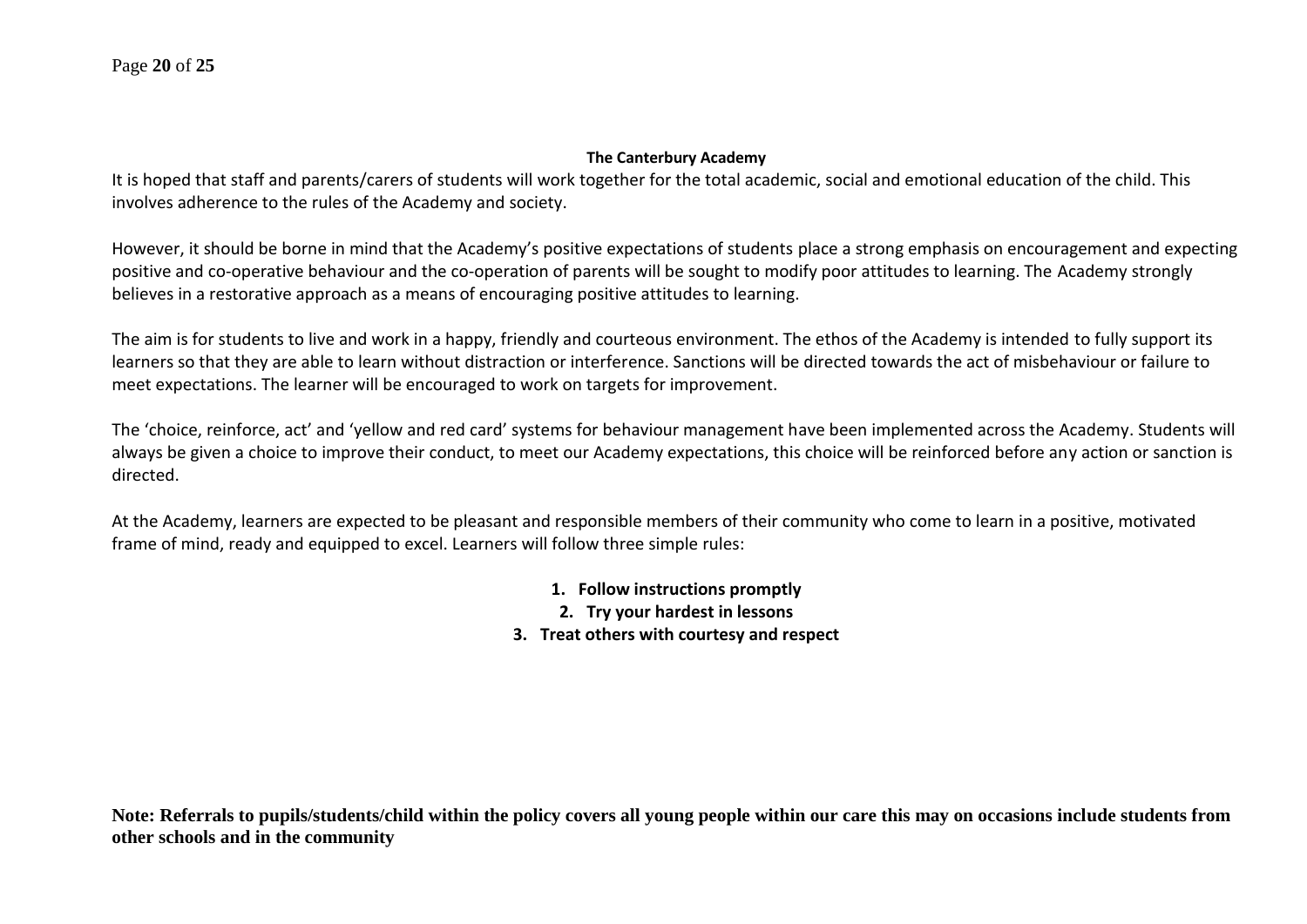#### **The Canterbury Academy - Conduct Pathway**

|                | <b>Achievement Points</b>        | Exceptional commitment, going above and beyond what is expected of                                                          | <b>Rewards Trip</b>                                                         |
|----------------|----------------------------------|-----------------------------------------------------------------------------------------------------------------------------|-----------------------------------------------------------------------------|
| A1             |                                  | them across an entire term.                                                                                                 | <b>High Street Vouchers</b>                                                 |
|                |                                  | <b>Excellent Homework</b>                                                                                                   | Movie / Show Tickets                                                        |
|                |                                  | Outstanding attendance/punctuality                                                                                          | V-Bucks                                                                     |
|                | <b>Achievement Points</b>        | Sustained commitment, going above and beyond what is expected of them                                                       | Letter Home / Postcard                                                      |
| A2             |                                  | across a few weeks.                                                                                                         | <b>Rewards Breakfast</b>                                                    |
|                |                                  | <b>Excellent Homework</b>                                                                                                   | Student achievements shared at faculty meetings and through Heads of House  |
|                |                                  | Outstanding attendance/punctuality                                                                                          | and Heads of Learning celebration slides/assemblies                         |
|                | <b>Achievement Points</b>        | Good commitment in the lesson, demonstrating good progress and good                                                         | Positive phone call home<br>Student achievements shared at faculty meetings |
| A <sub>3</sub> |                                  | learning.<br>Excellent / good Homework                                                                                      |                                                                             |
|                |                                  | Good attendance / punctuality                                                                                               |                                                                             |
|                | <b>Teacher Detention</b>         | Failure to improve conduct (LLD) in lesson following Choice, Reinforce, Act                                                 | Phone call home with parents.                                               |
|                | (Class Teacher)                  | pathway                                                                                                                     | Student concerns raised at faculty meetings                                 |
| B1             |                                  | Misuse of mobile phone (student fails to put phone away following Choice,                                                   | Student concerns raised with ethos faculty.                                 |
|                |                                  | <b>Reinforce warnings)</b>                                                                                                  |                                                                             |
|                |                                  | Arriving late to lesson (without a valid reason)                                                                            |                                                                             |
|                | <b>Faculty Detention</b>         | Sent Out                                                                                                                    | Meeting with parents                                                        |
|                | (Class Teacher/DoTL)             | <b>Failure to attend Teacher Detention</b>                                                                                  | Meeting with mentor / head of learning through mentoring pathway.           |
| B2             |                                  | Misuse of mobile phone                                                                                                      | Student concerns raised at faculty meetings                                 |
|                |                                  |                                                                                                                             | <b>Faculty Report</b>                                                       |
|                |                                  |                                                                                                                             |                                                                             |
|                | Monitoring /<br>Intervention and | Trends in poor conduct identified by learning/ethos faculty                                                                 | Pupil tracking through daily update meetings to monitor conduct logs and    |
| B <sub>3</sub> | Support                          | Fall in attendance / punctuality figures                                                                                    | faculty follow up.<br>SM/HoL intervention                                   |
|                | (Support Manager / Heads         |                                                                                                                             | SM/HOL monitoring report                                                    |
|                | of Learning)                     |                                                                                                                             | Lesson checks                                                               |
|                |                                  |                                                                                                                             | Referral to LIFT                                                            |
|                |                                  |                                                                                                                             |                                                                             |
|                | <b>Whole School Detention</b>    | <b>Failure to attend Faculty Detention</b>                                                                                  | Student concerns raised at key stage ethos meetings                         |
| <b>B4</b>      | (DoTL / Ethos Faculty)           | Failure to present uniform pass (if uniform is not correct) (mentors will log                                               | Possible triage from youth team provision                                   |
|                |                                  | poor uniform in mentoring only).                                                                                            | Meeting with mentor / head of learning through mentoring pathway            |
|                |                                  | Missing 2 or more morning mentoring sessions in a week (without a valid                                                     | Mobile phone ban for trends in misuse.                                      |
|                |                                  | reason)                                                                                                                     |                                                                             |
|                |                                  | For being out of lesson without a pass from the class teacher                                                               |                                                                             |
|                |                                  | Failing to maintain a clean school environment (littering, walking away from                                                |                                                                             |
|                |                                  | food in the dining room, kicking bottles or cartons around without picking                                                  |                                                                             |
|                |                                  | them up)                                                                                                                    |                                                                             |
|                | Isolation                        | Misuse of mobile phone in a number of subjects<br>Failure to leave lesson or arrive at send out room (without good reason). | Internal isolation (reflection) letter to parents                           |
|                |                                  | Walking off school site                                                                                                     | Student to complete reflection document for file                            |
|                |                                  |                                                                                                                             |                                                                             |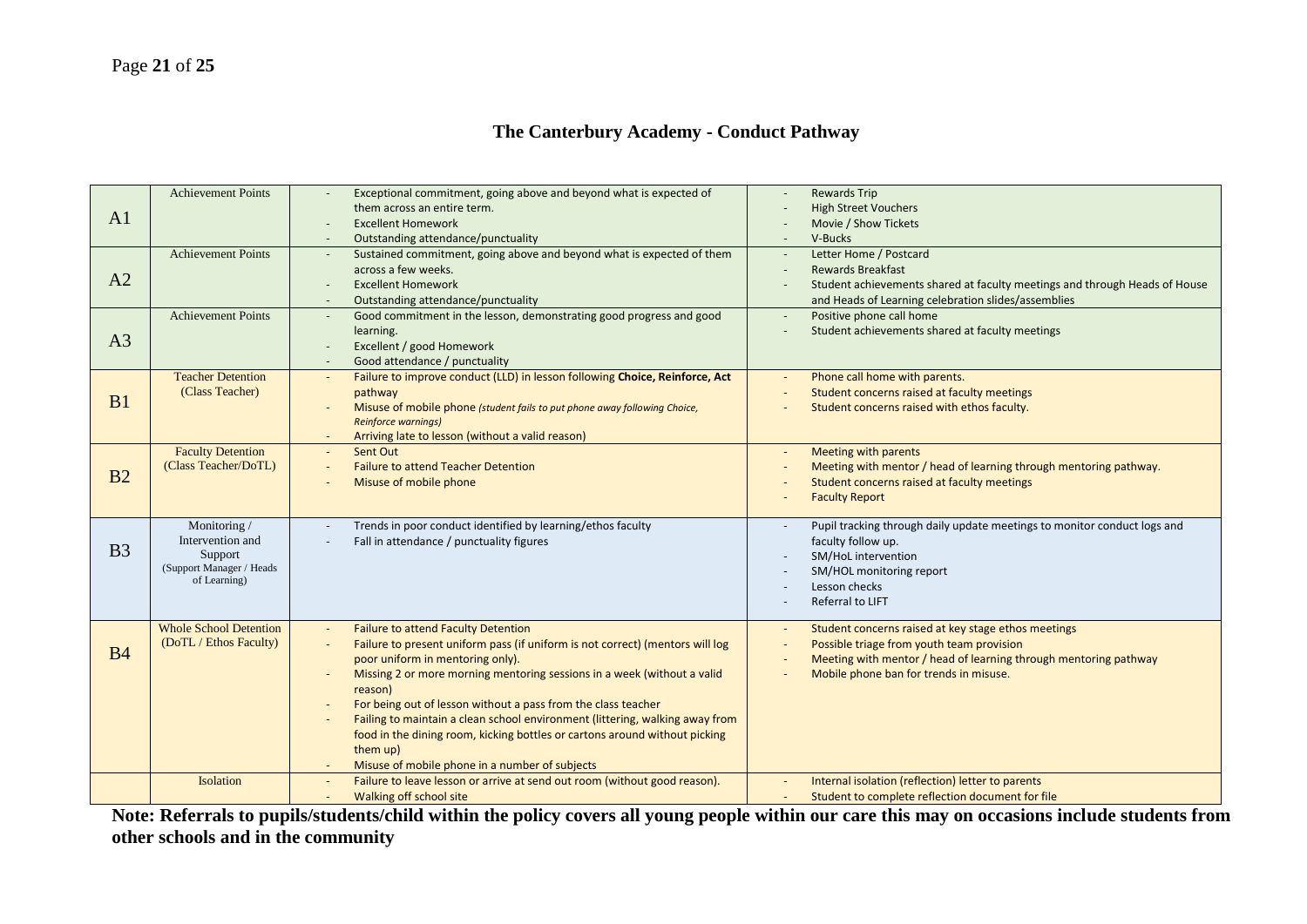| B <sub>5</sub> | (Ethos Faculty / SLT)                | Any trends of low-level disruption identified by the ethos faculty<br><b>Failure to attend Whole School Detention</b><br><b>Bullying</b><br><b>Discrimination</b><br><b>Threats of violence</b><br><b>Vandalism</b><br><b>Smoking</b>                                                                                                                 | Students raised at key stage ethos meeting<br>1 week conduct report to member of SLT<br>Possible triage from youth team provision<br>Certain incidents, that meet threshold, supported by Heads of House<br>mentoring.                    |
|----------------|--------------------------------------|-------------------------------------------------------------------------------------------------------------------------------------------------------------------------------------------------------------------------------------------------------------------------------------------------------------------------------------------------------|-------------------------------------------------------------------------------------------------------------------------------------------------------------------------------------------------------------------------------------------|
| <b>B6</b>      | <b>Fixed Term Exclusion</b><br>(SLT) | <b>Fighting</b><br><b>Intimidation</b><br><b>Bullying</b><br><b>Discrimination</b><br>Violence towards member of staff<br>Sharing inappropriate content on social media<br>Carrying an offensive weapon (with or without intent)<br>In possession of drugs (or associated paraphernalia)<br>Theft<br>Persistent refusal to follow school expectations | FTE letter to parents<br>Return from exclusion meeting<br>2-week RfE monitoring report to member of SLT<br>Possible triage from youth team provision<br>Certain incidents, that meet threshold, supported by Heads of House<br>mentoring. |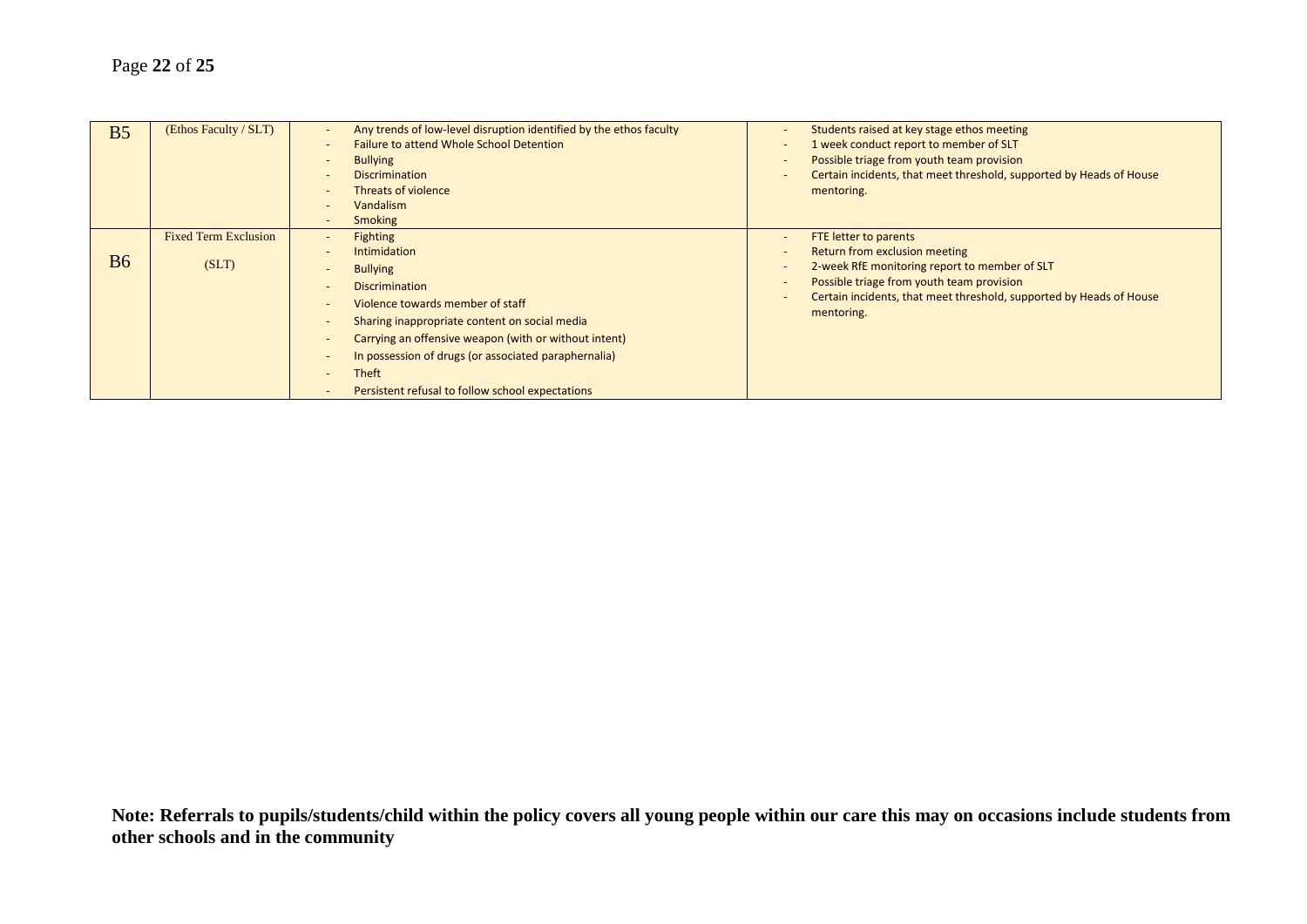#### **City and Coastal College**

| <b>Pre Tier</b>                         | <b>Centre Staff</b>        | - Classroom teacher sanctions    |
|-----------------------------------------|----------------------------|----------------------------------|
| - Lateness to lessons                   | Monitor behaviour in       | - Warnings                       |
| - Low level disruption in lessons       | lessons                    | - Refer to Support Staff         |
|                                         |                            | - Classroom teacher sanction     |
| Tier 1                                  | <b>Centre Staff</b>        | - Phone call home                |
| - Swearing                              | <b>Head of Centre</b>      | - Meeting with student           |
| - Disruptive behaviour                  |                            |                                  |
| - Lateness to school                    | Monitor behaviour          |                                  |
| - Not handing in phone                  | across the school          |                                  |
| - Touching radios/staff keys            |                            |                                  |
| - Throwing objects<br>Tier <sub>2</sub> |                            |                                  |
|                                         | <b>Head of Centre</b>      | - Letter home                    |
| - Refusing to comply<br>- Truancy       | Information                | - Parental meeting               |
| - Smoking on site                       | exchange at staff          |                                  |
| - Swearing at staff                     | meetings                   |                                  |
| - Intimidating manner                   | <b>Head of College</b>     |                                  |
| - Incorrect uniform                     | made aware                 |                                  |
| - Encouraging other students to         |                            |                                  |
| break code of conduct                   |                            |                                  |
| Tier <sub>3</sub>                       | <b>Head of College</b>     | - Formal Parental Meeting        |
| - Bullying                              | Takes lead on              | - Internal isolation             |
| - Threats of violence                   | student and liaising       | - Fixed term exclusion           |
| - Vandalism                             | with parents and           | - Engagement contract            |
|                                         | home school (where         | - Pastoral Support Programme     |
|                                         | necessary)                 | (which may include twilight      |
|                                         |                            | lessons)                         |
| Tier 4                                  | <b>Executive Principal</b> | - Fixed term exclusion           |
| - Significant premeditated violence     | In liaison with Head       | - Alternative off site provision |
| - Intimidation                          | of College and home        | - Permanent Removal from school  |
| - Bullying                              | school (where              | (in extreme cases)               |
| - Violence towards member of staff      | necessary).                | - Home school involvement        |
| - Carrying offensive weapon with        |                            |                                  |
| intent                                  |                            |                                  |
| - Supplying drugs                       |                            |                                  |
| - Theft9                                |                            |                                  |
| - Repeated offences with no prospect    |                            |                                  |
| of improvement                          |                            |                                  |
| - Failure to accept or improve upon     |                            |                                  |
| behaviour                               |                            |                                  |
| - Rare occasional one off incidents     |                            |                                  |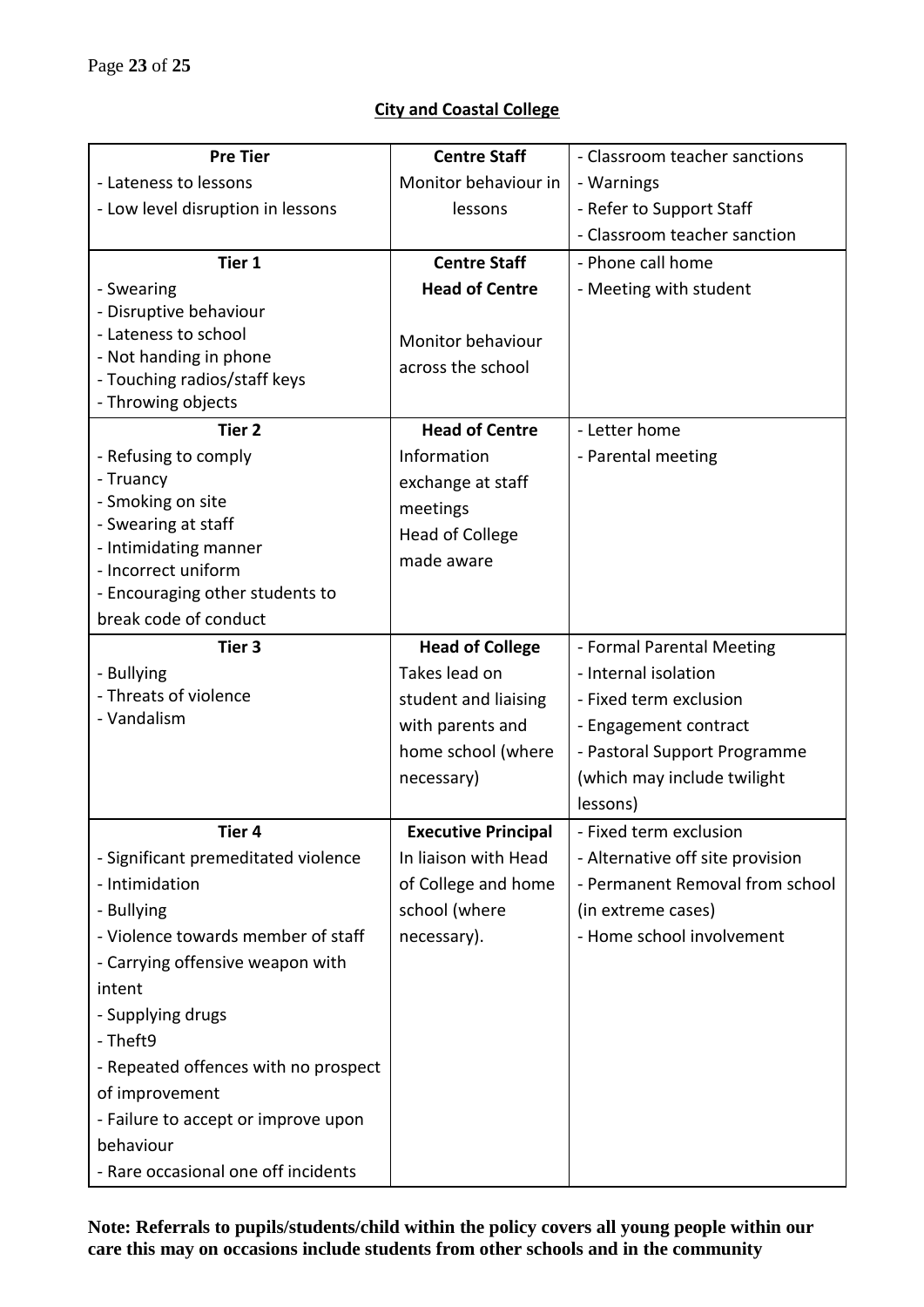#### **The Sixth Form**

#### **The Canterbury Sixth Academy Form Missed Deadlines Policy**

Sixth Form teachers should ensure that appropriate deadlines are set, representing the needs of the student. Should deadlines not be met the class teacher should contact home and an appropriate extension set. If the extension has not been met or it is a recurrent incident the class teacher should work with either the head of subject or head of Ks5 within the appropriate faculty ensuring that adequate interventions are made. Following their implementation DoTLs may need to support the interventions.

The number of missing tasks will be collected on a termly basis with the amount of effort a student is putting in reflecting the tier they are on.

#### **The Canterbury Academy Sixth Form Behaviour Procedure**

For Sixth Form students to achieve their maximum potential there needs to be a mutual respect between students and staff. Therefore, it is important that rather than setting detentions, staff speak to the students about the impact of their behaviour, as would be the case in the workplace or higher education. All incidents that require recording on SIMS should consist of as many details as possible as the Head of Year and or College may also choose to speak to the student about the incident.

Student expectations include:

- Respect themselves, other students, staff, visitors and property
- Be aware that racism, intolerance and bullying are unacceptable in our school
- Complete quality work, homework and coursework on time
- Respect health and safety guidelines
- Attend school regularly and punctually
- Behave in a sensible and thoughtful manner at all times
- Follow the school and classroom codes of conduct
- Abide by, and respect, the school dress code

#### **Serious Incident Procedure**

All serious incidents should be referred to Luke Bonugli via email and will be dealt with on a caseby-case basis.

#### **Low Level Disruption Procedure**

Low level disruption should be addressed by the classroom teacher but if the low-level disruption persists it should be referred to Luke Bonugli via email.